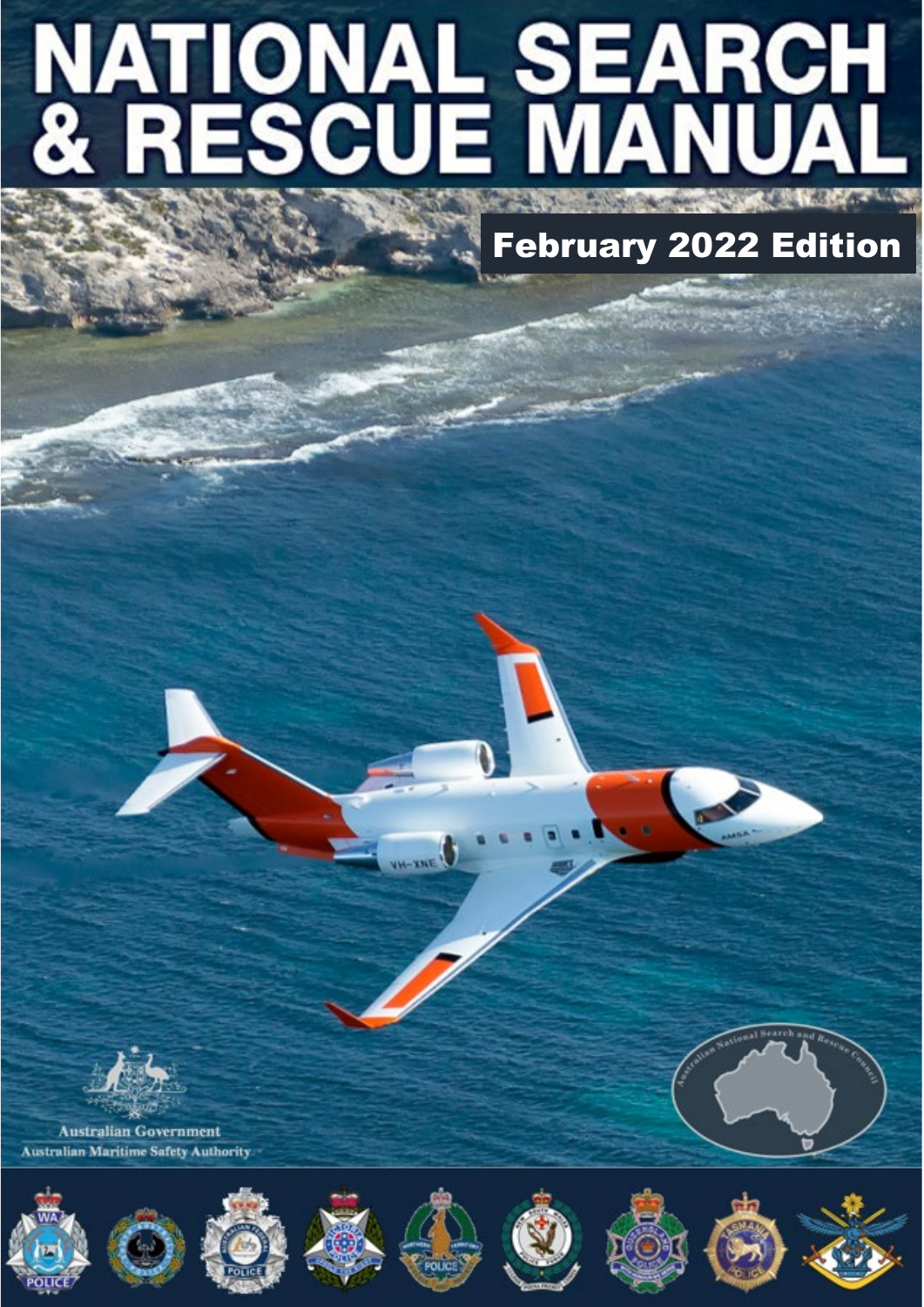Published by the Australian Maritime Safety Authority (AMSA) on behalf of the Australian National Search and Rescue Council

Written and amended by Senior Sergeant Jim Whitehead, Queensland Police Service.

© This publication is copyright. The reproduction of this work in whole or in part is invited for search and rescue purposes other than commercial purposes provided due acknowledgment is given to the Australian National Search and Rescue Council.

For further information contact the Council Secretariat at:

**Secretariat** 

National Search and Rescue Council

GPO Box 2181

Canberra ACT 2601

2022 EDITION Version 1 – February 2022

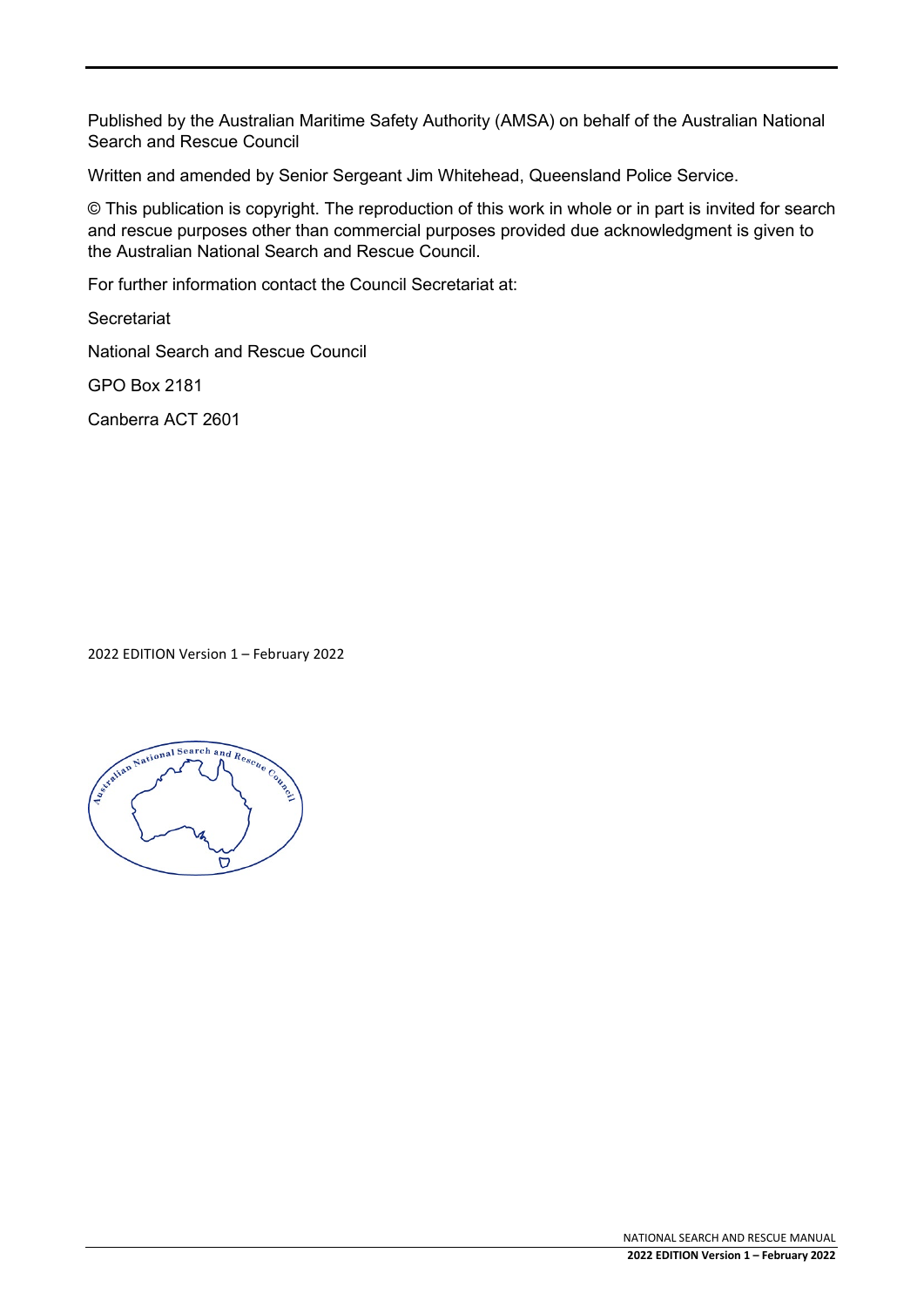#### **Foreword**

Search and Rescue (SAR) is the search for and provision of lifesaving assistance to people in distress and imminent danger of loss of life. Australian SAR arrangements are intended to complement other emergency services (police, fire, ambulance) in circumstances where those services are unable to operate effectively. Such circumstances could include, for example, remote area operations, rescues at sea, and the need for specialist SAR facilities not normally available to emergency services.

Depending upon the extent and complexity of the incident and on the available staff and facilities, SAR may take many forms in response to a distress situation. Unless the action is indivisible from that of safeguarding life, a SAR operation does not, however, include salvage or the saving of property.

The Australian search and rescue region covers the Australian continent and large areas of the Indian, Pacific and Southern Oceans as well the Australian Antarctic territories. This is an area of about 52.8 million square kilometres, or about one tenth of the earth's surface. Dedicated SAR assets are limited in Australia and other government, private and commercial assets may be diverted from their primary function by charter, arrangement and request.

In practice, many SAR operations are conducted jointly by Commonwealth and State / Territory authorities. It is, therefore, essential that the available resources and operational techniques are standardised and coordinated across the Australian region.

All SAR authorities in Australia: Australian Maritime Safety Authority, Australian Defence Force and State, Territory and Federal Police must be able to act cooperatively.

In 2017, the Commonwealth, State and Territory Ministers responsible for search and rescue response in Australia updated the Intergovernmental Agreement (IGA) on National Search and Rescue Response Arrangements. The IGA (Appendix A of this Manual) confirmed the National Search and Rescue Council's role as the national coordinating body for search and rescue procedures with a function, among others, of sponsoring this National Search and Rescue Manual.

Documenting standardised techniques and procedures, the National Search and Rescue manual enables SAR authorities to cooperate and coordinate to best effect. By establishing and standardising procedures, the manual seeks to promote effective saving of lives.

#### **Mark Morrow**

Chairman

National Search Rescue Council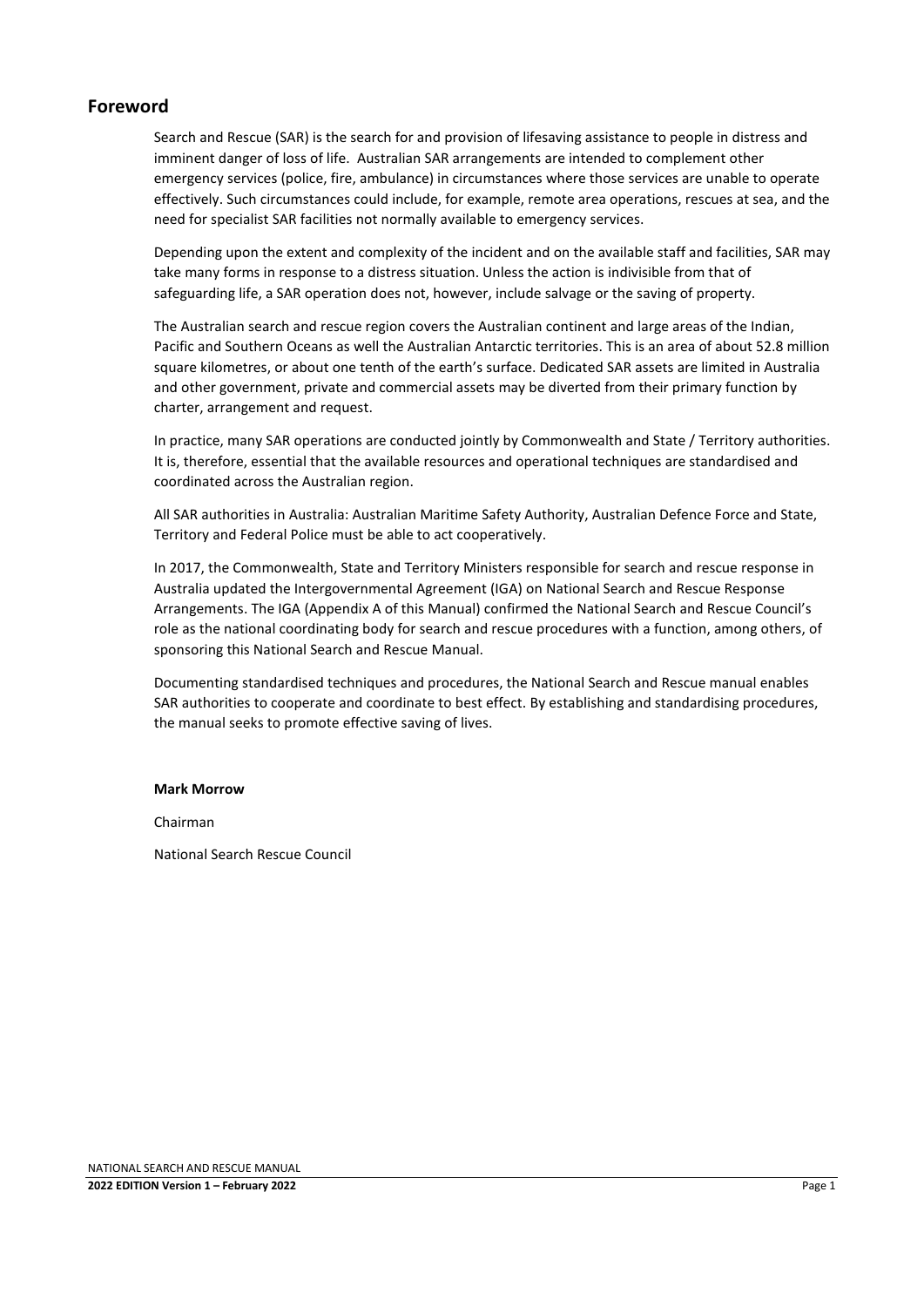#### **Australian Maritime Safety Authority**

First published in Australia in 1992 by the Australian Maritime Safety Authority (AMSA) on behalf of the Australian National Search and Rescue Council. 82 Northbourne Avenue, Braddon, ACT, 2612, Australia

Written and amended by Senior Sergeant Jim Whitehead, Queensland Police Service on behalf of the National Search and Rescue Council.

#### Copyright © 2021

Australian Maritime Safety Authority (AMSA) on behalf of the Australian National Search and Rescue Council.

The reproduction of this work in whole or in part is invited for search and rescue purposes other than commercial purposes provided due acknowledgment is given to the Australian National Search and Rescue Council.



A catalogue record for this book is available from the National Library of Australia

For further information contact the Council Secretariat at:

Secretariat National Search and Rescue Council GPO Box 2181 Canberra ACT 2601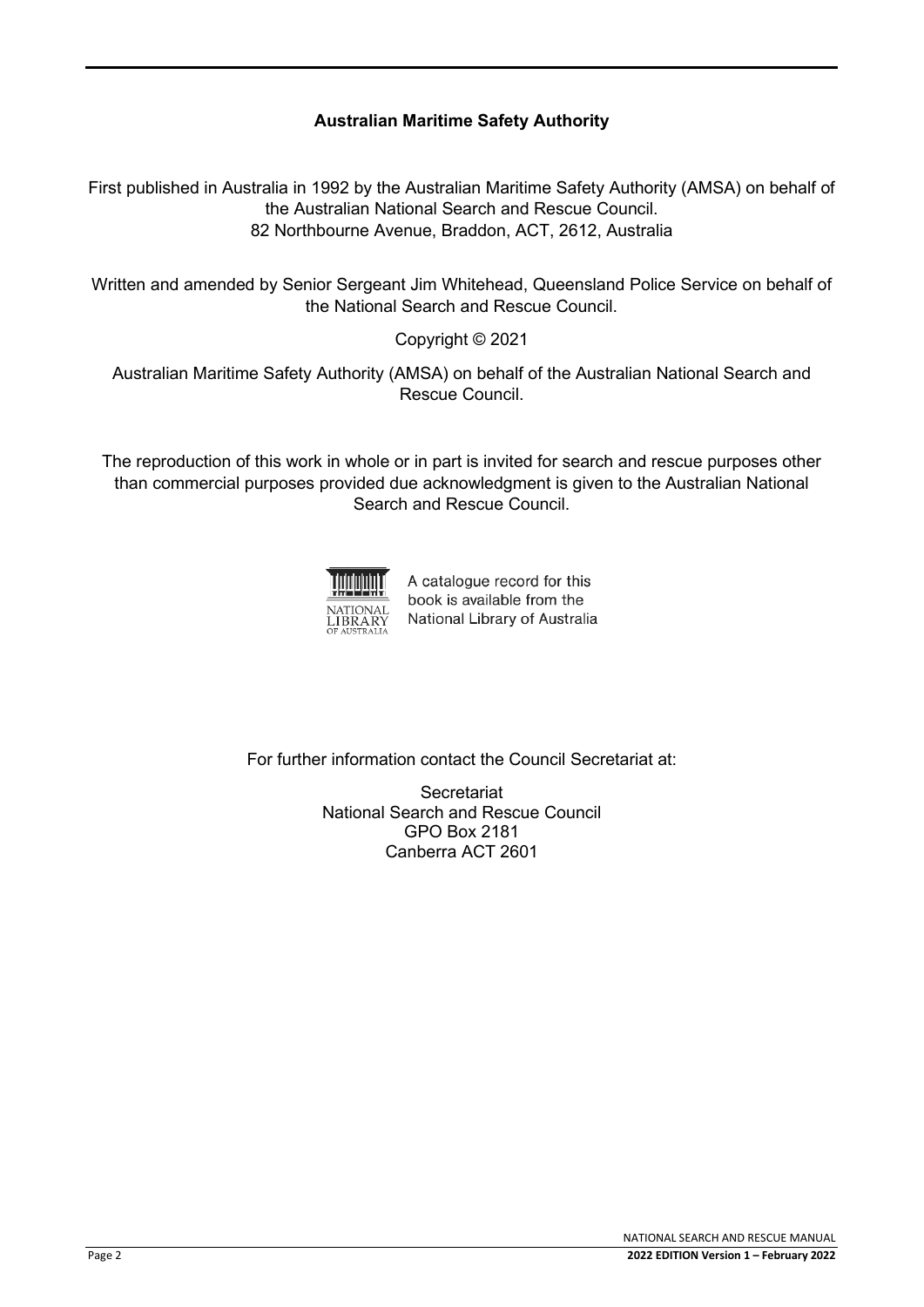#### **Introduction**

This National Search and Rescue Manual is the result of the recent merger of the aviation, maritime and land search and rescue (SAR) manuals and is the standard reference document for use by all Australian SAR authorities. It is promulgated by the National SAR Council operating under direction from relevant Commonwealth, State and Territory Ministers. The Manual promulgates SAR coordination procedures for SAR operations conducted within Australia and the Australian SAR Region (SRR).

The manual is consistent with the relevant International Conventions to which Australia is a party and is supplemented by various legal, informative and instructional documents used within, and between, organisations concerned with search and rescue. It has been developed with due regard to the International Aviation and Maritime Search and Rescue Manual (IAMSAR).

The National SAR Manual meets the requirements of international conventions for an Australian Search and Rescue Plan, and includes material covering:

- a) Abbreviations, terminology and definitions relevant to SAR practitioners
- b) The elements and functions of the Australian SAR system
- c) Details of communications, assets and procedures for coordination
- d) SAR planning and techniques including worksheets

The National Search and Rescue Manual acts as a set of procedures and guidelines in providing a search and rescue response within Australia. It is understood that the knowledge and experience of officers can extend beyond what is covered within this manual and therefore initiative should be used accordingly in search and rescue operations. It is however, necessary to follow the guidelines outlined within this manual as closely related to the circumstances presented and keep all relevant parties well informed throughout the process. Officers should be prepared to justify their actions if necessary. When developing Standard Operating Procedures (SOP) at the organisational level, care should be taken to ensure that procedures are written consistent with the National SAR Manual. Should an SOP be identified that may be of benefit to the wider SAR community, it is recommended that the issue be raised with the National SAR Council so that inclusion of the procedure into the National SAR Manual can be considered.

This manual is under continual review and will be updated as necessary. The National SAR Manual is promulgated online for the use of all search and rescue practitioners. The Internet version is the controlled document and is the latest version of this manual. The online version should always be referred to as it contains the most up to date information.

Suggestions and questions regarding this Manual should be forwarded to:

The Secretariat of the National SAR Council

Australian Maritime Safety Authority GPO Box 2181 Canberra ACT 2601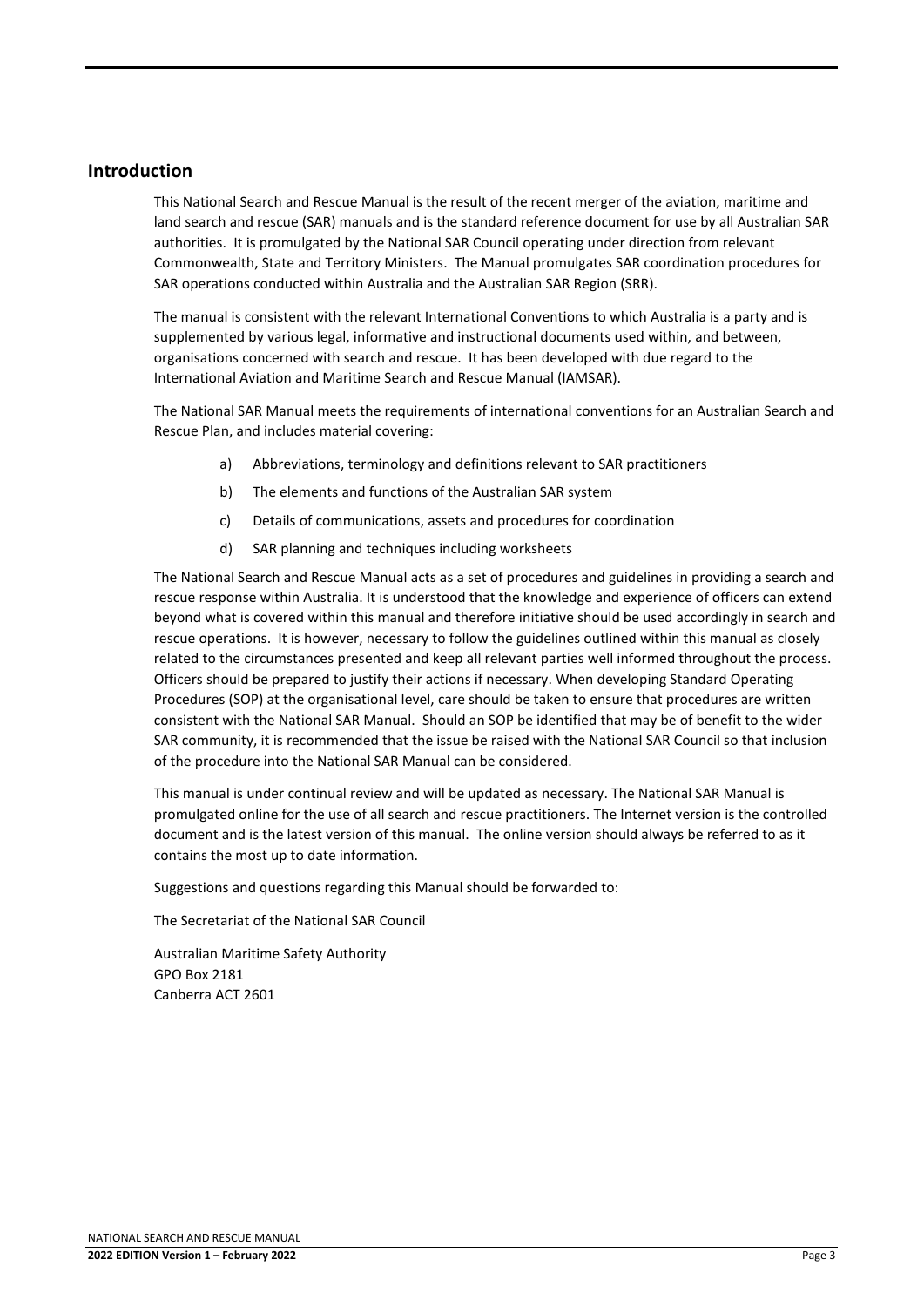#### **Defence Letter of Promulgation**

**UNCLASSIFIED** 



**CHIEF OF JOINT OPERATIONS** Headquarters Joint Operations Command

AM3290753

**Mr Toby Stone** Chairman, National Search and Rescue Council Australian Maritime Safety Authority

Dear Mr Stone.

#### ADF ENDORSEMENT OF THE NATIONAL SEARCH AND RESCUE MANUAL

The Australian Defence Force (ADF) has a long and proud history of conducting Search and Rescue (SAR) operations in support of the civil community. Through our long-running involvement with the National SAR Council, we are fortunate to have developed highly effective relationships with both the Australian Maritime Safety Authority, and the State and Territory police forces. As a previous Commander of [then] Border Protection Command, I have witnessed first-hand the expertise and dedication of Australian SAR professionals under the most challenging circumstances.

The SAR mission is one of utmost importance to the Soldiers, Sailors and Airmen of the ADF. As their Operational Commander I remain committed to the provision of military support if and when it is required. I commend you on the continued success of the National SAR Council and on the proficient realisation of the National SAR Plan. Further, I recognise the high quality of the National SAR (NATSAR) Manual and the important role it plays in coordinating inter-departmental operations. The NATSAR Manual is an authoritative instruction on SAR best practice, and as such I have directed that it be accepted by the ADF as the standard procedural guide for the conduct of ADF SAR operations.

Yours sincerely,  $D$ ctof S **DL Johnston, AM**  $A_{\circ}$ 

Vice Admiral, RAN Chief of Joint Operations

B1-1-J001 Department of Defence PO BOX 7928 CANBERRA ACT 2610 (02) 6128 4000, fax (02) 6128 4020

21 December 2017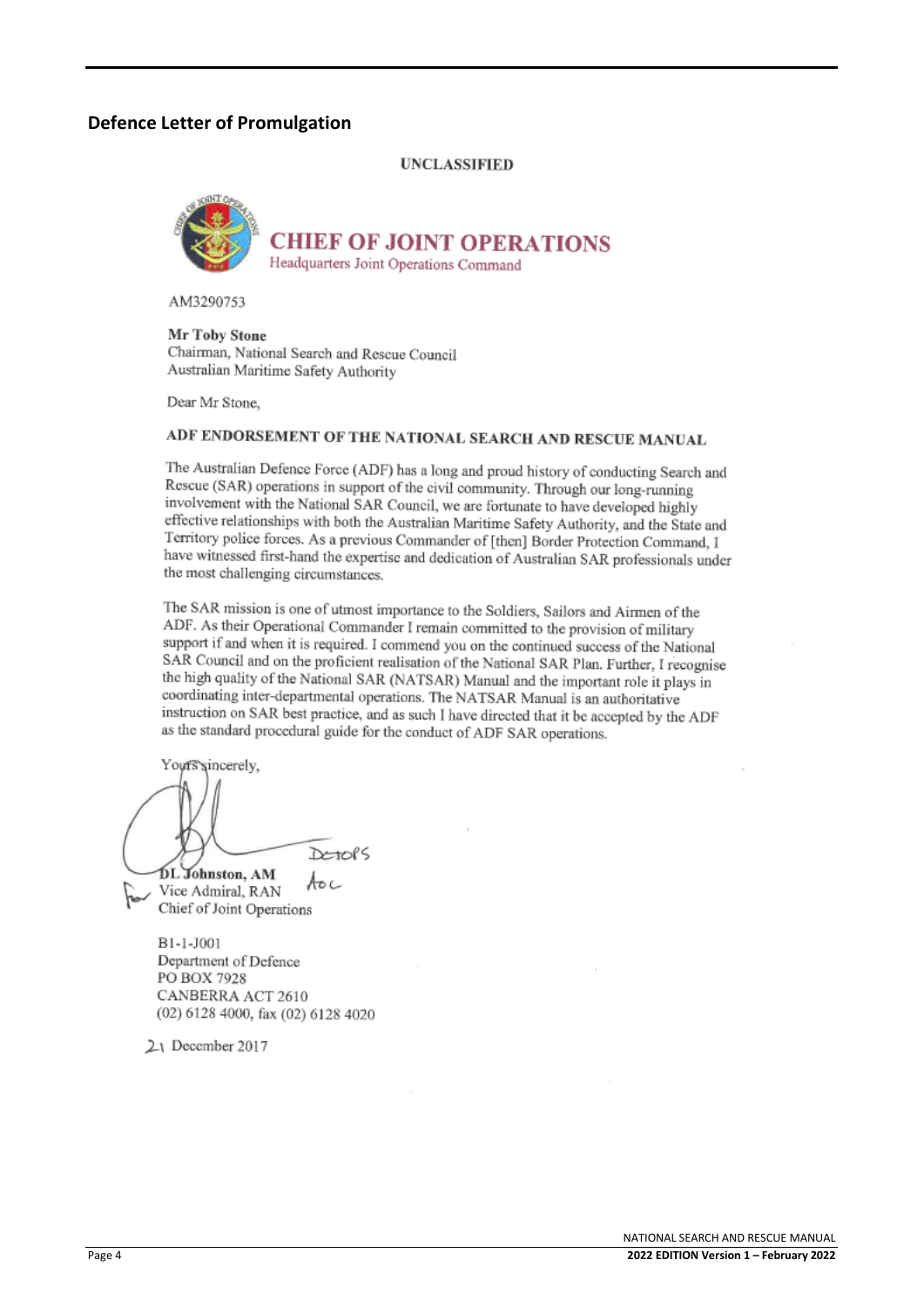## **Table of Contents**

| <b>Volume 1 - Search and Rescue Administration</b> |  |
|----------------------------------------------------|--|
|                                                    |  |
|                                                    |  |
|                                                    |  |
|                                                    |  |
|                                                    |  |
|                                                    |  |
|                                                    |  |
|                                                    |  |
|                                                    |  |
|                                                    |  |
|                                                    |  |
|                                                    |  |
|                                                    |  |
|                                                    |  |
|                                                    |  |
|                                                    |  |
|                                                    |  |
|                                                    |  |
|                                                    |  |
|                                                    |  |
|                                                    |  |
|                                                    |  |
|                                                    |  |
|                                                    |  |
|                                                    |  |
|                                                    |  |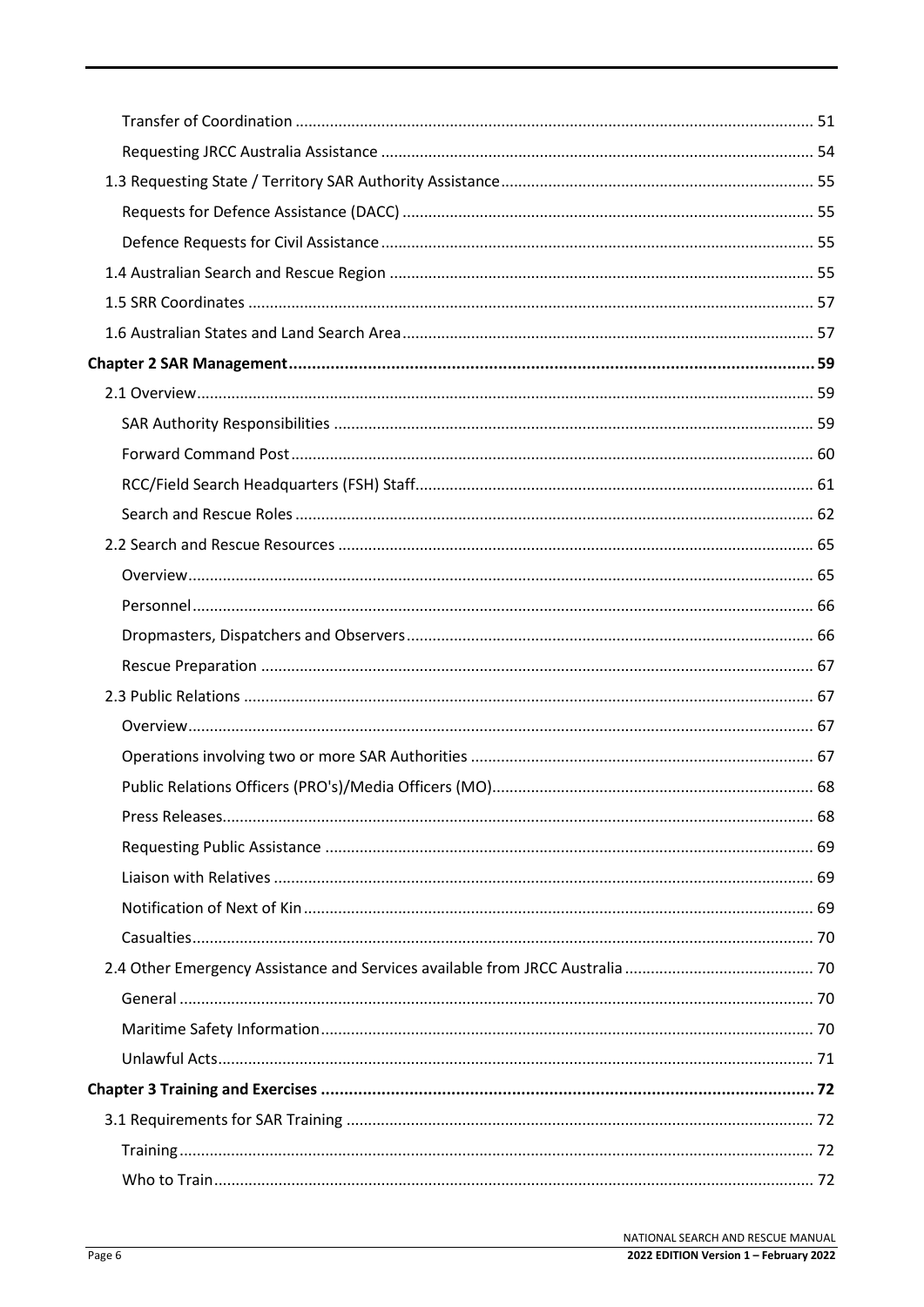| <b>Volume 2 - Search and Rescue Operations</b> |  |
|------------------------------------------------|--|
|                                                |  |
|                                                |  |
|                                                |  |
|                                                |  |
|                                                |  |
|                                                |  |
|                                                |  |
|                                                |  |
|                                                |  |
|                                                |  |
|                                                |  |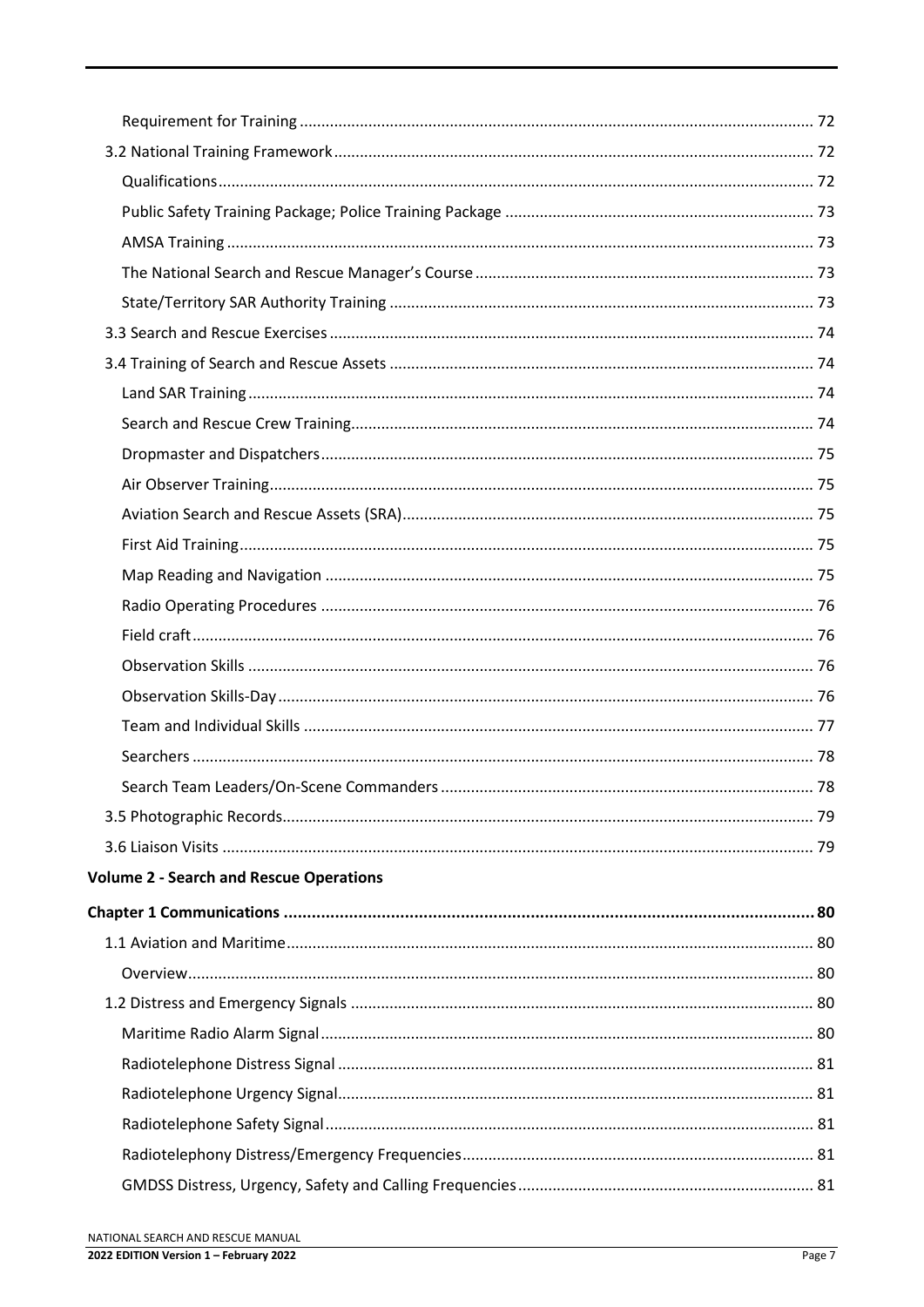| Maritime Survivor Locating Systems. VHF DSC Maritime Survivor Locating Devices (MSLD) 87 |  |
|------------------------------------------------------------------------------------------|--|
|                                                                                          |  |
|                                                                                          |  |
|                                                                                          |  |
|                                                                                          |  |
|                                                                                          |  |
|                                                                                          |  |
|                                                                                          |  |
|                                                                                          |  |
|                                                                                          |  |
|                                                                                          |  |
|                                                                                          |  |
|                                                                                          |  |
|                                                                                          |  |
|                                                                                          |  |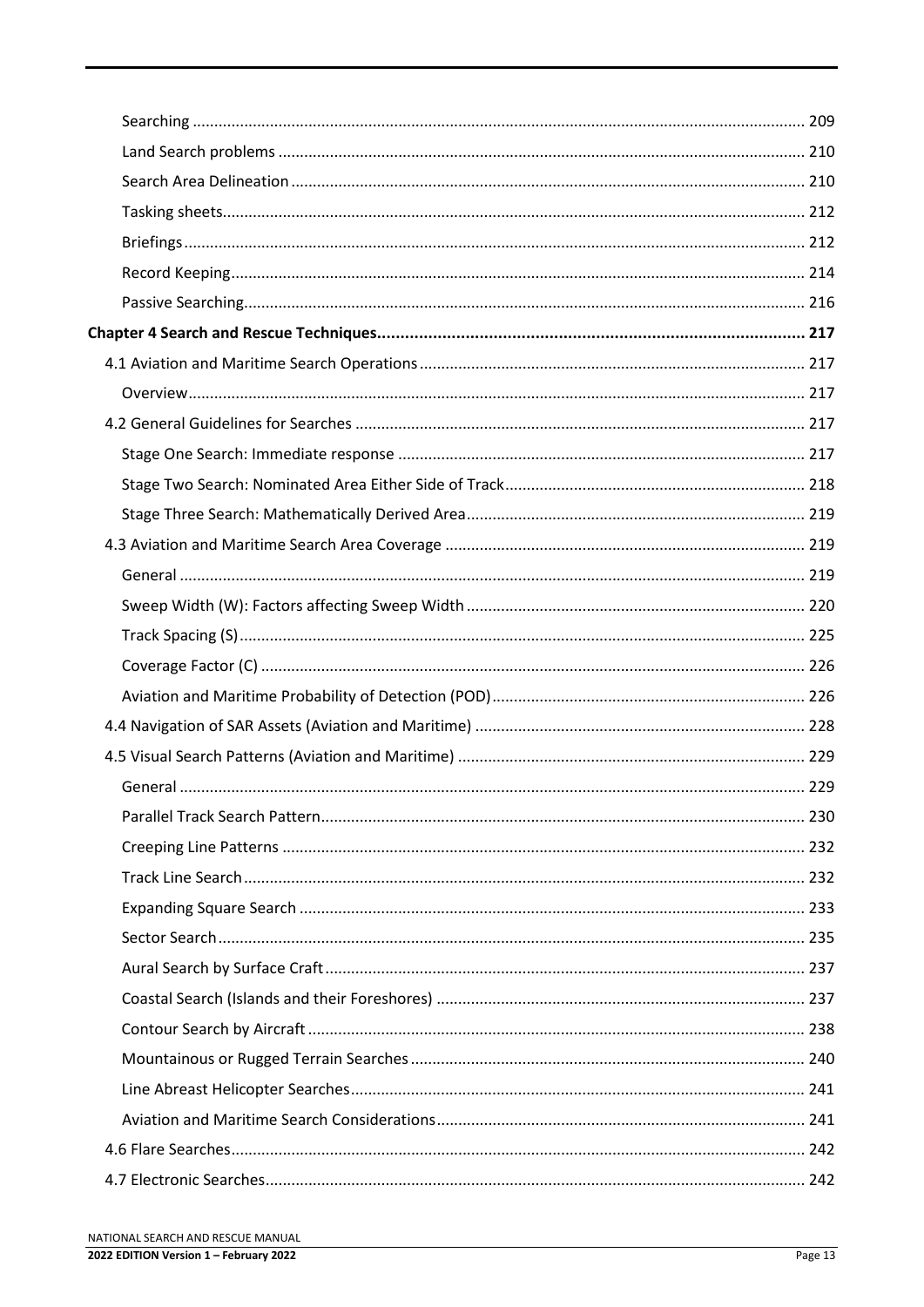| Comparison of Search Time Required and Time Available for Search Aircraft  258 |  |
|--------------------------------------------------------------------------------|--|
|                                                                                |  |
|                                                                                |  |
|                                                                                |  |
|                                                                                |  |
|                                                                                |  |
|                                                                                |  |
|                                                                                |  |
|                                                                                |  |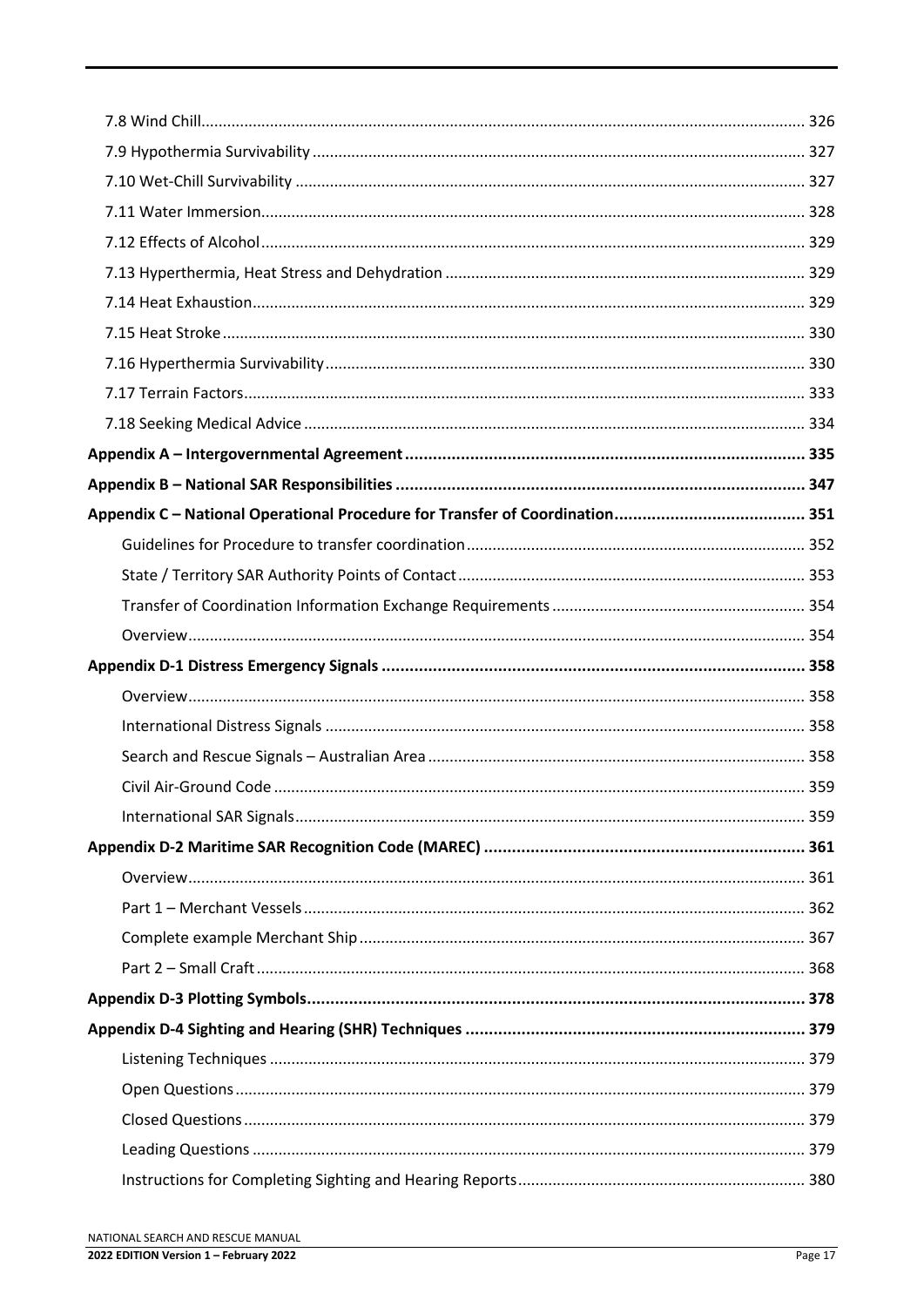| Uncorrected Sweep Widths for Fixed-Wing Aircraft (NM) at 1500 ft and 2000 ft 400  |  |
|-----------------------------------------------------------------------------------|--|
|                                                                                   |  |
| Uncorrected Sweep Widths for Helicopters (NM) - Maritime 500 ft and 1000 ft 402   |  |
|                                                                                   |  |
| Uncorrected Sweep Widths for Helicopters (NM) - Maritime 1500 ft and 2000 ft  404 |  |
|                                                                                   |  |
|                                                                                   |  |
|                                                                                   |  |
|                                                                                   |  |
|                                                                                   |  |
|                                                                                   |  |
|                                                                                   |  |
|                                                                                   |  |
|                                                                                   |  |
|                                                                                   |  |
|                                                                                   |  |
|                                                                                   |  |
|                                                                                   |  |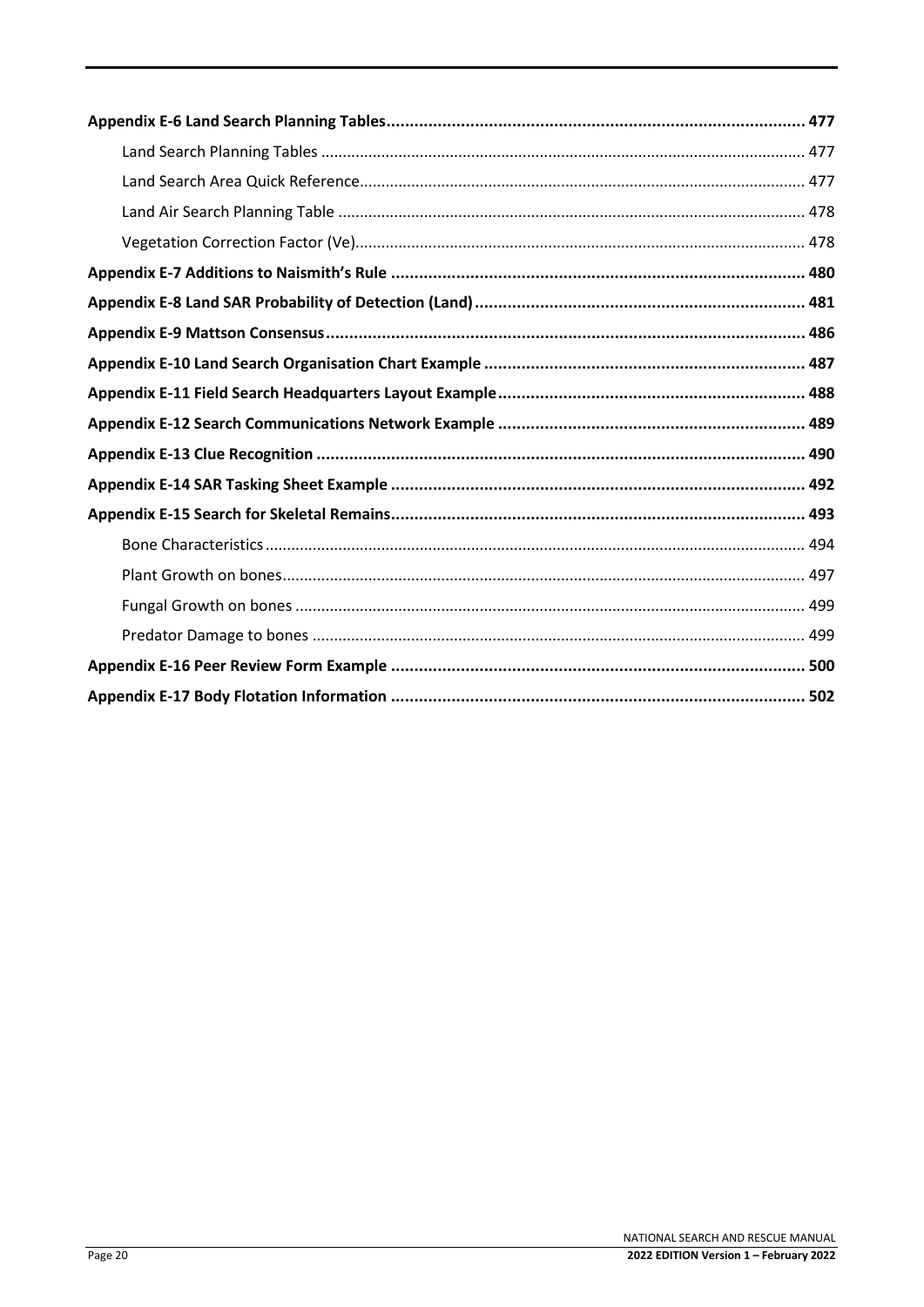### **Index**

| 156.8 MHz (Marine VHF Channel 16)82                  |      |
|------------------------------------------------------|------|
|                                                      |      |
|                                                      |      |
| 4125, 6215, 8291, 12290 and 16420 kHz 82             |      |
| Accepting Coordination for a Component of the        |      |
| SAR Event from another SAR Authority52               |      |
| Accuracy of Navigation by Land Search Teams 283      |      |
| Actions by JRCC Australia 116                        |      |
| Additional considerations for Search Dogs 270        |      |
| Advising States of Foreign Persons in Distress. 108  |      |
|                                                      |      |
| Air Wings/State and Community provided aerial        |      |
|                                                      |      |
| Air, Marine or Land Incident Information 106         |      |
|                                                      |      |
|                                                      |      |
|                                                      |      |
|                                                      |      |
|                                                      |      |
|                                                      |      |
|                                                      |      |
|                                                      |      |
|                                                      |      |
| All Other Requests for Defence SAR Assistance.55     |      |
| Allocation Chart Presentation 260                    |      |
| Allocation Variations to Suit Particular Aircraft259 |      |
|                                                      |      |
|                                                      |      |
|                                                      |      |
|                                                      |      |
|                                                      |      |
| <b>Assistant SAR Mission Coordinator (A/SMC)</b>     |      |
| <b>Responsibilities and Duties</b>                   | . 64 |
| Aural Location of Beacons 245                        |      |
| Aural Search by Surface Craft237                     |      |
| Australian Communications and Media Authority        |      |
|                                                      |      |
| Australian Defence Force Aviation Assets252          |      |
| Control of ADF Aircraft 252                          |      |
| Australian Defence Force Responsibilities -          |      |
|                                                      |      |
| Australian Maritime Safety Authority (AMSA)  44      |      |
| Australian Search and Rescue Region 55               |      |
| Australian States and Land Search Area57             |      |
| Australian Transport Safety Bureau (ATSB)47          |      |
| Available Search Asset Factors 125                   |      |
|                                                      |      |

| Aviation and Marine Basic Search Planning  133       |  |
|------------------------------------------------------|--|
| Aviation and Marine Determination of Search          |  |
|                                                      |  |
| Aviation and Marine Planning  133                    |  |
| Aviation and Maritime Probability of Detection       |  |
|                                                      |  |
| Aviation and Maritime Search Planning Steps 127      |  |
| Aviation and Maritime Communications 80              |  |
| Aviation and Maritime SAR Asset Selection and        |  |
|                                                      |  |
| Aviation and Maritime Search Area Coverage219        |  |
| <b>Aviation and Maritime Search Asset Allocation</b> |  |
|                                                      |  |
| Aviation and Maritime Search Considerations 241      |  |
| Aviation and Maritime Search Operations 217          |  |
| Aviation and Maritime Search Planning 127            |  |
|                                                      |  |
|                                                      |  |
| Aviation Search and Rescue Units (SRU)  75           |  |
|                                                      |  |
| Awareness and Initial Action  101                    |  |
| Awareness and Initial Action Stages (Stage 1 and     |  |
|                                                      |  |
| Awareness Introduction  101                          |  |
|                                                      |  |
|                                                      |  |
| Beacon Search Procedures  244                        |  |
| Beacon Transmission Characteristics  243             |  |
|                                                      |  |
|                                                      |  |
| Behaviour of Lost People 203                         |  |
|                                                      |  |
|                                                      |  |
|                                                      |  |
| Bureau of Meteorology (BOM) 47                       |  |
|                                                      |  |
|                                                      |  |
| Calculation of Circles of Probability 139            |  |
| Calculation of Search Time Available 256             |  |
|                                                      |  |
| Calculation of Search Time Required 256              |  |
|                                                      |  |
|                                                      |  |
| Civil Aviation Safety Authority (CASA)  47           |  |
|                                                      |  |
|                                                      |  |
| Cloud Cover and Sun Light 281                        |  |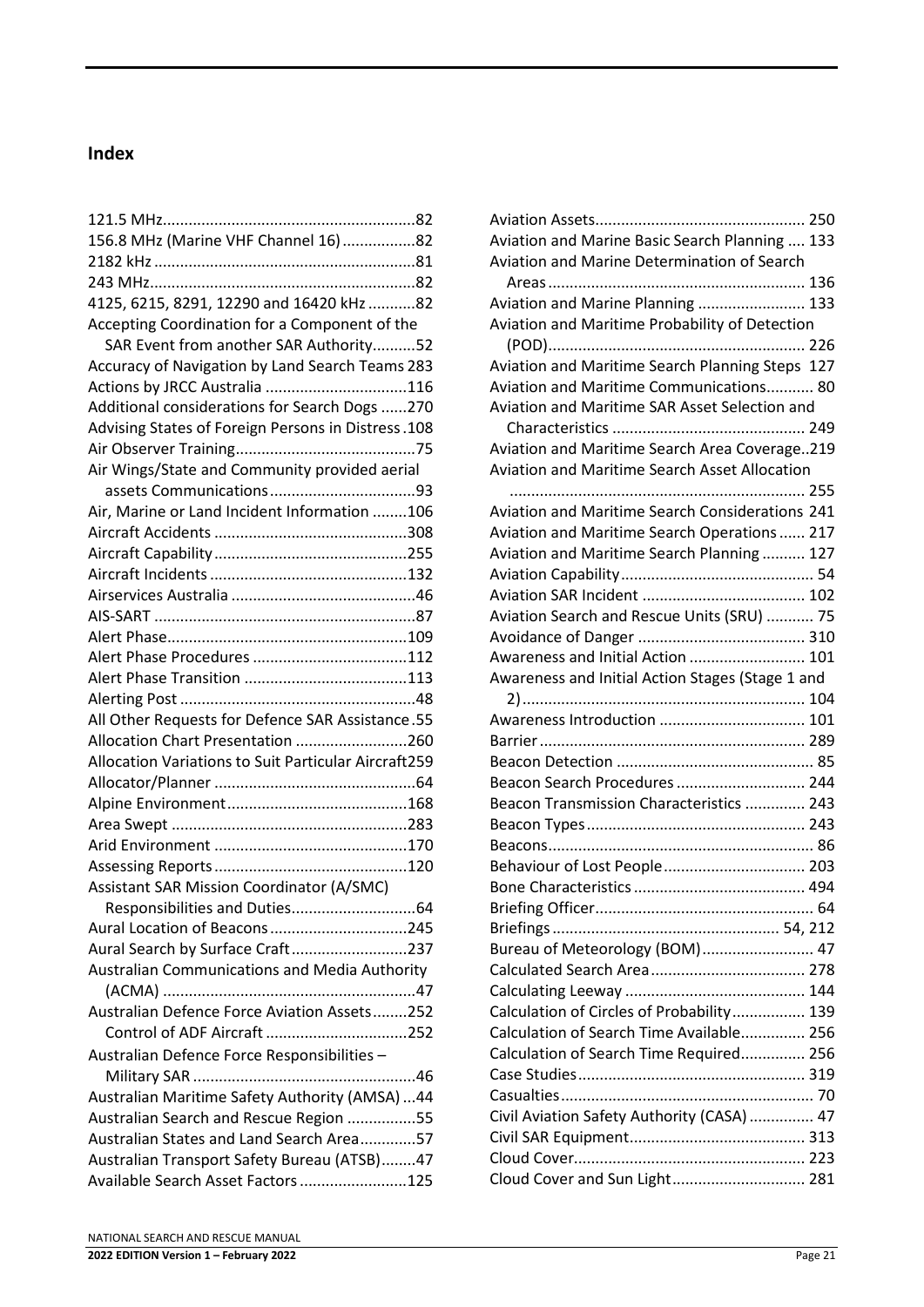| Clue Recognition and Interpretation298                |  |
|-------------------------------------------------------|--|
|                                                       |  |
|                                                       |  |
| Coastal Search (Islands and their Foreshores) .237    |  |
|                                                       |  |
| Command/Communications Caravans93                     |  |
| Commercial and Private Organisations 48               |  |
| Common Land Search Patterns 286                       |  |
| Communication Capabilities of State & Territory       |  |
|                                                       |  |
|                                                       |  |
| Communication Checks for Marine Craft115              |  |
| Communication Requirements95                          |  |
|                                                       |  |
|                                                       |  |
|                                                       |  |
| <b>Communications Capabilities Australian Defence</b> |  |
|                                                       |  |
| Communications Checks for Aircraft115                 |  |
|                                                       |  |
| Communications in Support of SAR Operations.88        |  |
|                                                       |  |
| Communications Relay Aircraft263                      |  |
|                                                       |  |
| Comparison of Search Time Required and Time           |  |
| Available for Search Aircraft258                      |  |
| Composition of Contact Search Teams 278               |  |
|                                                       |  |
| Conclusion of a successful SAR operation315           |  |
| Conclusion of SAR Operations315                       |  |
| Conducting an Appreciation159                         |  |
|                                                       |  |
| Consideration of Possible Courses of Action by        |  |
| the Captain of the Distress Craft 150                 |  |
| Considerations for Aviation Assets272                 |  |
|                                                       |  |
| Contact Search Considerations278                      |  |
| Contour Search by Aircraft 238                        |  |
|                                                       |  |
|                                                       |  |
|                                                       |  |
| Cooperation with Foreign Rescue Coordination          |  |
|                                                       |  |
|                                                       |  |
| Coordination Principles with Foreign RCCs 50          |  |
| Coordination with the Police121                       |  |
| COSPAS-SARSAT                                         |  |
|                                                       |  |
| <b>COSPAS-SARSAT Distress Beacon Detection</b>        |  |
|                                                       |  |
|                                                       |  |
|                                                       |  |
| Crashed Aircraft Communication Checks116              |  |

| Customs and Border Force Aircraft  253          |  |
|-------------------------------------------------|--|
|                                                 |  |
|                                                 |  |
|                                                 |  |
|                                                 |  |
|                                                 |  |
|                                                 |  |
|                                                 |  |
|                                                 |  |
|                                                 |  |
|                                                 |  |
| Defence Requests for Civil Assistance  55       |  |
|                                                 |  |
|                                                 |  |
| Distress and Emergency Signals 80               |  |
|                                                 |  |
|                                                 |  |
| Distress Phase Procedures 113                   |  |
| Distress Phase Transition 112                   |  |
|                                                 |  |
|                                                 |  |
|                                                 |  |
|                                                 |  |
| Drift Error for Waterborne Targets 140          |  |
| Dropmaster and Dispatchers 75                   |  |
| Dropmasters, Dispatchers and Observers 66       |  |
|                                                 |  |
| Effective Consultation and Coordination 50      |  |
|                                                 |  |
|                                                 |  |
|                                                 |  |
| Emergency Management Australia (EMA)  47        |  |
|                                                 |  |
|                                                 |  |
| Emergency Signalling Devices 83                 |  |
| Equipment for Marine Craft  254                 |  |
| Estimating the Distress Incident Location  128  |  |
|                                                 |  |
| Evaluation of Notification Reports  105         |  |
|                                                 |  |
| <b>Examination of Recorded Communications -</b> |  |
|                                                 |  |
|                                                 |  |
|                                                 |  |
| Expanding Square Search  233                    |  |
|                                                 |  |
| Factors Affecting the Search Response Plan  130 |  |
| Fast/Reconnaissance Search  276                 |  |
|                                                 |  |
|                                                 |  |
|                                                 |  |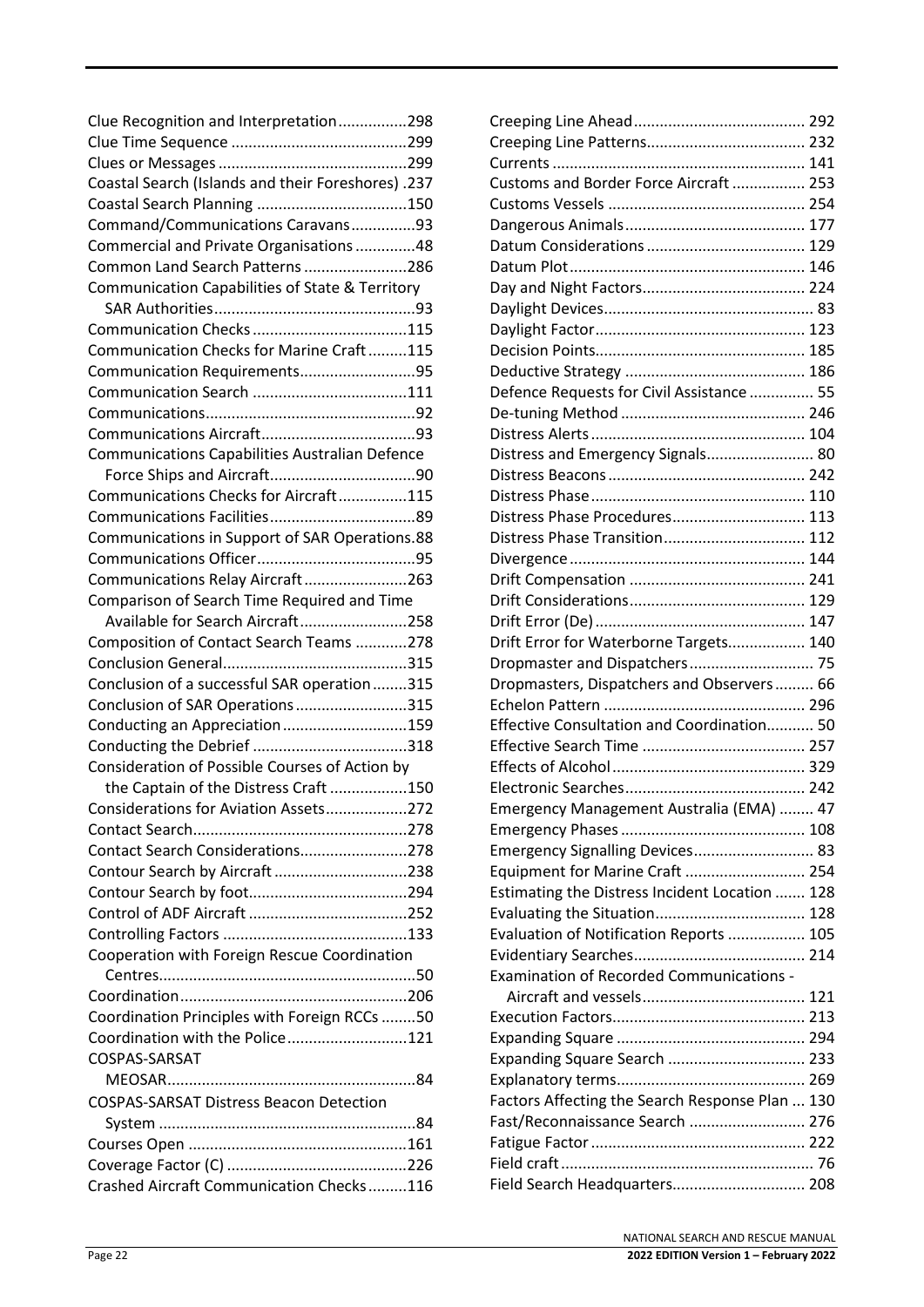| First and last search light123                   |  |
|--------------------------------------------------|--|
| First Search Light/Last Search Light224          |  |
|                                                  |  |
|                                                  |  |
| Flight Path Analysis - Aircraft121               |  |
|                                                  |  |
|                                                  |  |
|                                                  |  |
|                                                  |  |
|                                                  |  |
|                                                  |  |
|                                                  |  |
|                                                  |  |
| General - Communication Checks 115               |  |
|                                                  |  |
| General Considerations for the SMC122            |  |
| General Guidelines for Searches 217              |  |
|                                                  |  |
|                                                  |  |
| Geographical Coordinates261                      |  |
| Global Maritime Distress and Safety System       |  |
|                                                  |  |
| Global SAR System Organisation 43                |  |
| GMDSS Distress, Urgency, Safety and Calling      |  |
|                                                  |  |
|                                                  |  |
| Guidance in Support of Transferring Coordination |  |
| of a Component of a SAR Operation 52             |  |
|                                                  |  |
| Headquarters Joint Operations Command46          |  |
|                                                  |  |
| Health Hazards - Aircraft Accidents116           |  |
|                                                  |  |
| Heat Stroke                                      |  |
|                                                  |  |
|                                                  |  |
| Hyperthermia Survivability330                    |  |
| Hyperthermia, Heat Stress and Dehydration 329    |  |
|                                                  |  |
| Hypothermia Survivability 327                    |  |
|                                                  |  |
|                                                  |  |
|                                                  |  |
| Information: SAR Incident Information 105        |  |
| Initial Action: Procedures of the Emergency      |  |
|                                                  |  |
|                                                  |  |
|                                                  |  |
| Initial Search Procedures131                     |  |
|                                                  |  |
|                                                  |  |
|                                                  |  |
| Intelligence Gathering and Assessment114         |  |
|                                                  |  |

| International Distress Frequencies - Guarded by |  |
|-------------------------------------------------|--|
| Royal Australian Naval Ships 90                 |  |
|                                                 |  |
|                                                 |  |
|                                                 |  |
| Irregularly Shaped Areas 241                    |  |
|                                                 |  |
|                                                 |  |
|                                                 |  |
|                                                 |  |
| Land Assets in Aircraft Search  265             |  |
|                                                 |  |
| <b>Land Operations</b>                          |  |
| General Search Method  277                      |  |
| Land SAR Additional Aircraft 274                |  |
| Land SAR First and Last Search Light  281       |  |
|                                                 |  |
| Land SAR Meteorological Visibility  280         |  |
| Land SAR Night Searching 284                    |  |
| Land SAR Probability of Detection 282           |  |
|                                                 |  |
|                                                 |  |
|                                                 |  |
| Land Search Action Plan  274                    |  |
| Land Search and Rescue Units (SRU) 272          |  |
| Land Search Area Coverage 279                   |  |
|                                                 |  |
|                                                 |  |
| Land Search Communications  94                  |  |
| Land Search Considerations for Aviation Assets  |  |
|                                                 |  |
|                                                 |  |
|                                                 |  |
|                                                 |  |
|                                                 |  |
|                                                 |  |
| Land Search Planning 162, 179                   |  |
| Land Search Private aircraft 274                |  |
|                                                 |  |
|                                                 |  |
|                                                 |  |
| Land Search using Maritime Assets 272           |  |
|                                                 |  |
|                                                 |  |
|                                                 |  |
|                                                 |  |
|                                                 |  |
|                                                 |  |
| Limited Coast Radio Stations  91                |  |
| Line Abreast Helicopter Searches 241            |  |
| Lines of Communications - NAVY  91              |  |
|                                                 |  |
| Localised Emergency Assistance to Save Life  55 |  |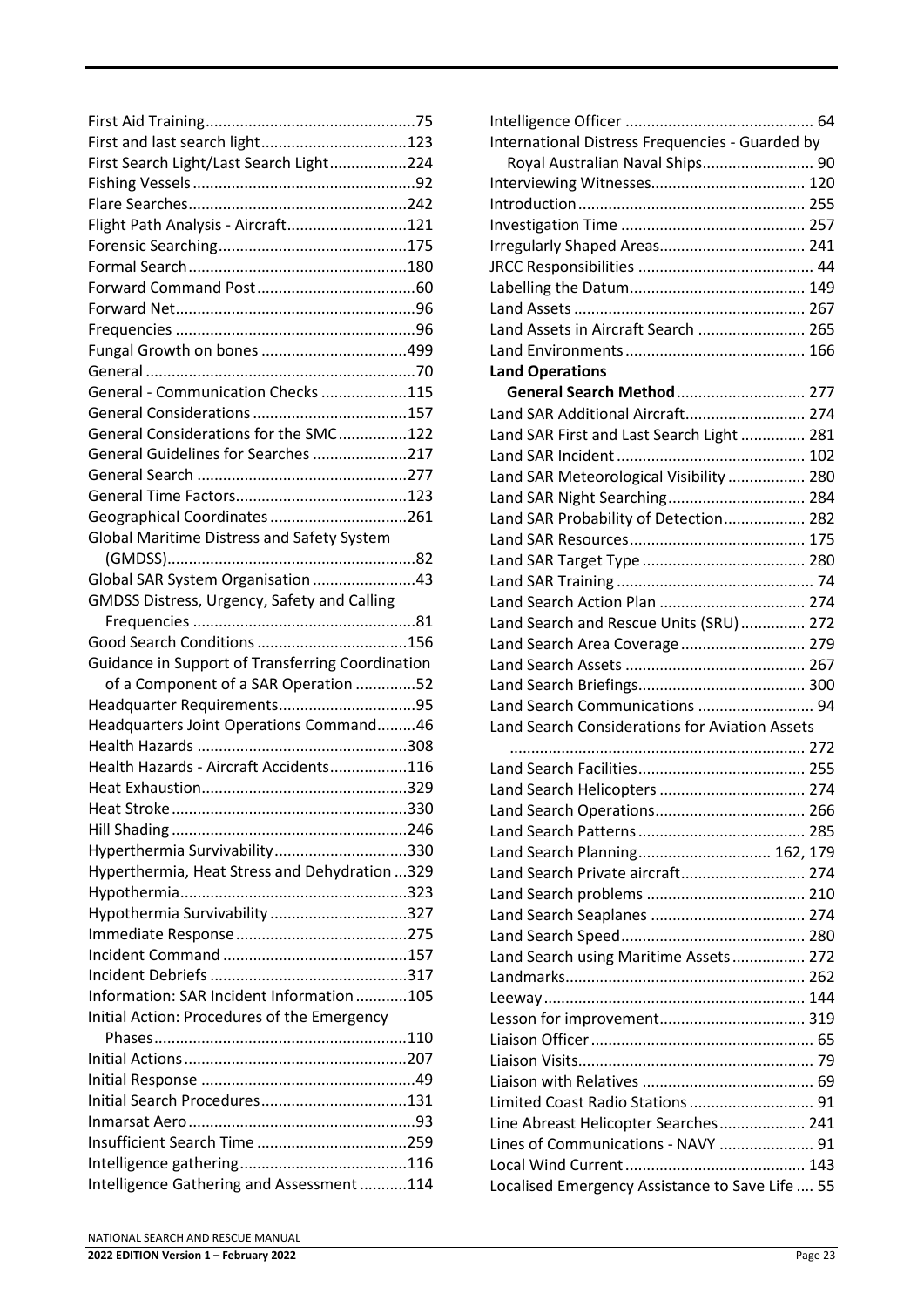Locating a Beacon Signal Source by Homing

| Locating a Signal from the Ground246               |  |
|----------------------------------------------------|--|
|                                                    |  |
|                                                    |  |
|                                                    |  |
|                                                    |  |
| Map Reading and Navigation 75                      |  |
| Maritime Radio Alarm Signal80                      |  |
|                                                    |  |
| Maritime Border Command 47                         |  |
|                                                    |  |
|                                                    |  |
|                                                    |  |
|                                                    |  |
| Mass Casualty SAR Incidents 205                    |  |
|                                                    |  |
| Maximum Radio Signal Range Calculations245         |  |
|                                                    |  |
|                                                    |  |
| Medical Assistance to Vessels at Sea 45            |  |
|                                                    |  |
| Merchant Shipping and GMDSS 91                     |  |
|                                                    |  |
|                                                    |  |
|                                                    |  |
|                                                    |  |
| Modification for the Allocation of Areas to Search |  |
|                                                    |  |
| Assets Other than Aircraft150                      |  |
| Modification of Areas Incorporating De and         |  |
| Increased Safety Factors150                        |  |
| Modification of the Probability Area149            |  |
|                                                    |  |
| Modification Resulting from a Shortage of Search   |  |
|                                                    |  |
| Modification Suggested by Intelligence             |  |
|                                                    |  |
| Mountain Considerations172                         |  |
|                                                    |  |
| Mountain Environment Search Strategies 173         |  |
| Mountainous or Rugged Terrain Searches240          |  |
| National and Regional SAR System Organisation      |  |
|                                                    |  |
| National Training Framework72                      |  |
|                                                    |  |
| Navigation of SAR Assets (Aviation and Maritime)   |  |
|                                                    |  |
|                                                    |  |
|                                                    |  |
| Night Time Multi-Asset Searches 241                |  |
|                                                    |  |
|                                                    |  |
| Notification by Airservices Australia 104          |  |
|                                                    |  |
|                                                    |  |

| Operations involving two or more SAR Authorities   |
|----------------------------------------------------|
|                                                    |
|                                                    |
| Other Commonwealth Agencies/Authorities 47         |
| Other Emergency Assistance and Services            |
| available from JRCC Australia  70                  |
| Other Methods of Communications 97                 |
| Other Types of Distress Alerting Devices 86        |
| Over Sufficiency of Search Time 259                |
|                                                    |
|                                                    |
|                                                    |
| Parallel Sweep (Multiple Teams)  291               |
| Parallel Sweep (Single Team) 291                   |
| Parallel Track Pattern Multi-Unit 231              |
| Parallel Track Pattern Single Unit  231            |
| Parallel Track Search Pattern 230                  |
|                                                    |
|                                                    |
|                                                    |
| Person Overboard Incident Information  107         |
|                                                    |
|                                                    |
|                                                    |
|                                                    |
|                                                    |
|                                                    |
|                                                    |
|                                                    |
|                                                    |
|                                                    |
|                                                    |
| Possible Location of a Distressed Target 131       |
| Predator Damage to bones 499                       |
| Preparation - Land search briefings 300            |
|                                                    |
| Probable Errors of Position 139                    |
|                                                    |
| Provision for Entry of Foreign Aircraft during SAR |
|                                                    |
|                                                    |
| Public Relations Officers (PRO's)/Media Officers   |
|                                                    |
|                                                    |
|                                                    |
|                                                    |
|                                                    |
| Radio and Distress Beacons 84                      |
| Radio Operating Procedures 76                      |
|                                                    |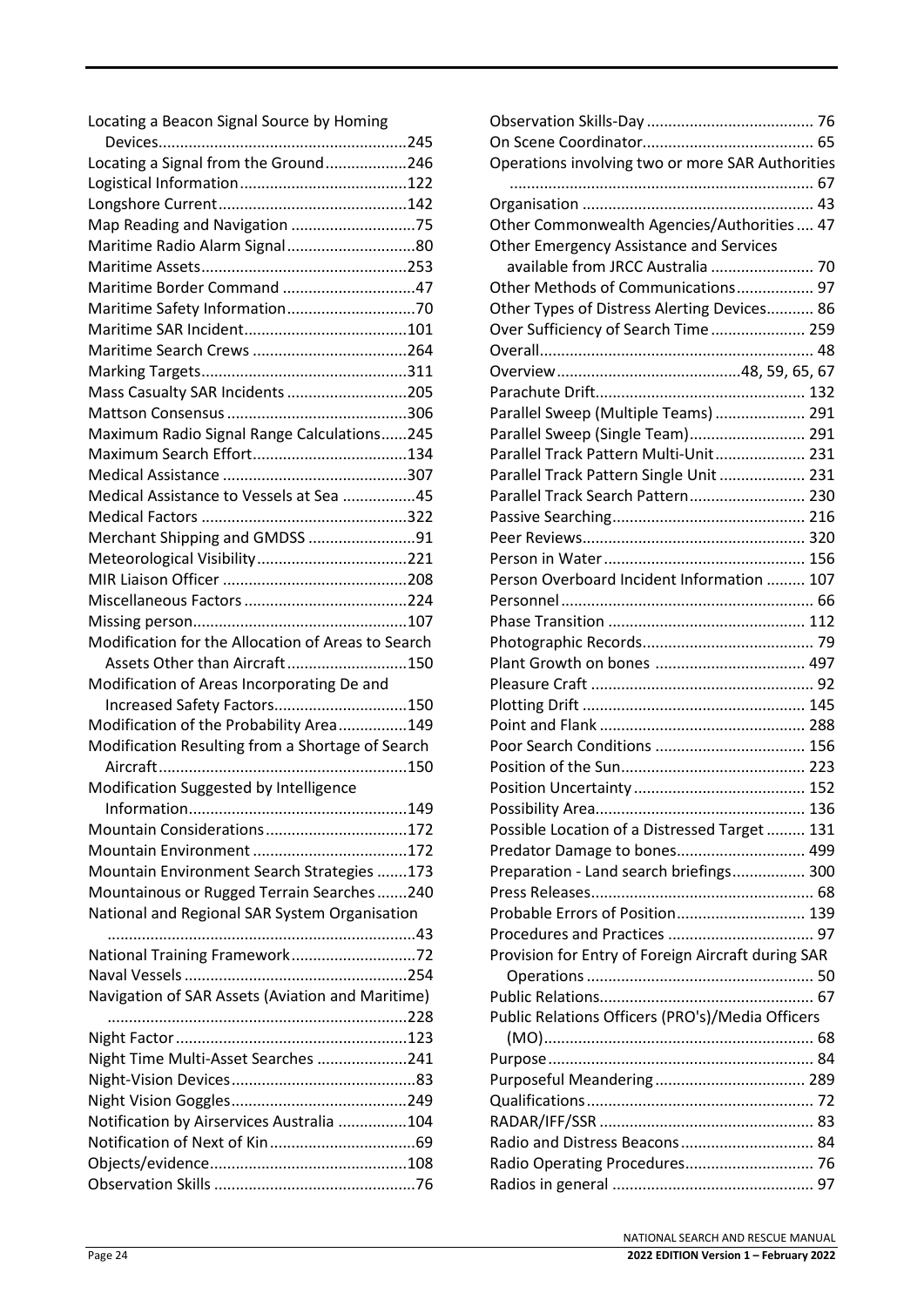Radiotelephony Distress/Emergency Frequencies

| RCC/Field Search Headquarters (FSH) Staff61  |  |
|----------------------------------------------|--|
|                                              |  |
| Reasons for Transfer of Coordination 50      |  |
|                                              |  |
|                                              |  |
|                                              |  |
|                                              |  |
| Recording of search areas 196                |  |
|                                              |  |
|                                              |  |
| Reopening a Suspended Search 317             |  |
| Requesting JRCC Australia Assistance 54      |  |
|                                              |  |
| Requesting State / Territory SAR Authority   |  |
|                                              |  |
|                                              |  |
| Requests for Assistance from Foreign RCCs 51 |  |
| Requests for Defence Assistance (DACC) 55    |  |
|                                              |  |
| Requirements for SAR Training 72             |  |
|                                              |  |
|                                              |  |
|                                              |  |
|                                              |  |
|                                              |  |
| Rescue Planning Operations307                |  |
|                                              |  |
| Responsibilities as Air Search Coordinator54 |  |
|                                              |  |
|                                              |  |
|                                              |  |
|                                              |  |
|                                              |  |
|                                              |  |
|                                              |  |
| SAR Authority Best Placed to Coordinate49    |  |
| SAR Authority Responsibilities 59            |  |
|                                              |  |
|                                              |  |
|                                              |  |
|                                              |  |
|                                              |  |
|                                              |  |
| SAR Mission Coordinator (SMC)62              |  |
|                                              |  |
| SAR RADAR Transponder (SART) 88              |  |
|                                              |  |
|                                              |  |
|                                              |  |
|                                              |  |
|                                              |  |

| Reopening a Suspended Search 317             | Search Based on Moving Datum 148                |         |
|----------------------------------------------|-------------------------------------------------|---------|
| Requesting JRCC Australia Assistance 54      |                                                 |         |
|                                              | Search by Infrared (IR) Devices 248             |         |
| Requesting State / Territory SAR Authority   |                                                 |         |
|                                              |                                                 |         |
| Requests for Assistance from Foreign RCCs 51 | Search Dog teams in Australia  271              |         |
| Requests for Defence Assistance (DACC) 55    | Search Effort Expenditure Rate  134             |         |
|                                              | Search Pattern Abbreviations 262                |         |
|                                              | Search Pattern Conclusion 298                   |         |
|                                              | Search Planning and Evaluation 127              |         |
|                                              |                                                 |         |
|                                              | Search Response Stages  130                     |         |
|                                              |                                                 |         |
|                                              | Search Strategies for Land SAR 275              |         |
| Rescue Planning Operations307                | Search Team Leaders/On-Scene Commanders . 78    |         |
|                                              |                                                 |         |
| Responsibilities as Air Search Coordinator54 | Searchers or Clue Seekers  299                  |         |
|                                              |                                                 |         |
|                                              | Searching in Hazardous Areas  284               |         |
|                                              |                                                 |         |
|                                              | Sector Search Pattern for a Vessel  236         |         |
|                                              |                                                 |         |
|                                              |                                                 |         |
|                                              | Sighting and Hearing Reports  119               |         |
| SAR Authority Best Placed to Coordinate49    | Signal Heard, Signal Fade Plotting Method  245  |         |
| SAR Authority Responsibilities 59            |                                                 |         |
|                                              |                                                 |         |
|                                              | Specific factors of LPB that may affect search  |         |
|                                              |                                                 |         |
|                                              | SPOT Personal Satellite Messenger device (SPOT) |         |
|                                              |                                                 |         |
|                                              |                                                 |         |
|                                              |                                                 |         |
| SAR RADAR Transponder (SART) 88              | Stage One Search: Immediate response 217        |         |
|                                              | Stage Three Search: Mathematically Derived Area |         |
|                                              |                                                 |         |
|                                              | Stage Two Search: Nominated Area Either Side of |         |
|                                              |                                                 |         |
|                                              | State and Territory Governments 45              |         |
|                                              |                                                 |         |
| NATIONAL SEARCH AND RESCUE MANUAL            |                                                 |         |
| 2022 EDITION Version 1 - February 2022       |                                                 | Page 25 |
|                                              |                                                 |         |
|                                              |                                                 |         |
|                                              |                                                 |         |
|                                              |                                                 |         |
|                                              |                                                 |         |

Search Aircraft Operations.............................. 263 Search Aircraft Speed ...................................... 222 Search Aircrew Briefing ................................... 262 Search and Rescue Crew Training...................... 74 Search and Rescue Exercises............................. 74 Search and Rescue Resources................................... 65 Search and Rescue Roles................................... 62 Search and Rescue Techniques......................... 217 Search and Rescue Visual Signals ...................... 91 Search Area.............................................. 150, 299 Search Area Based on Non-Moving Datum..... 147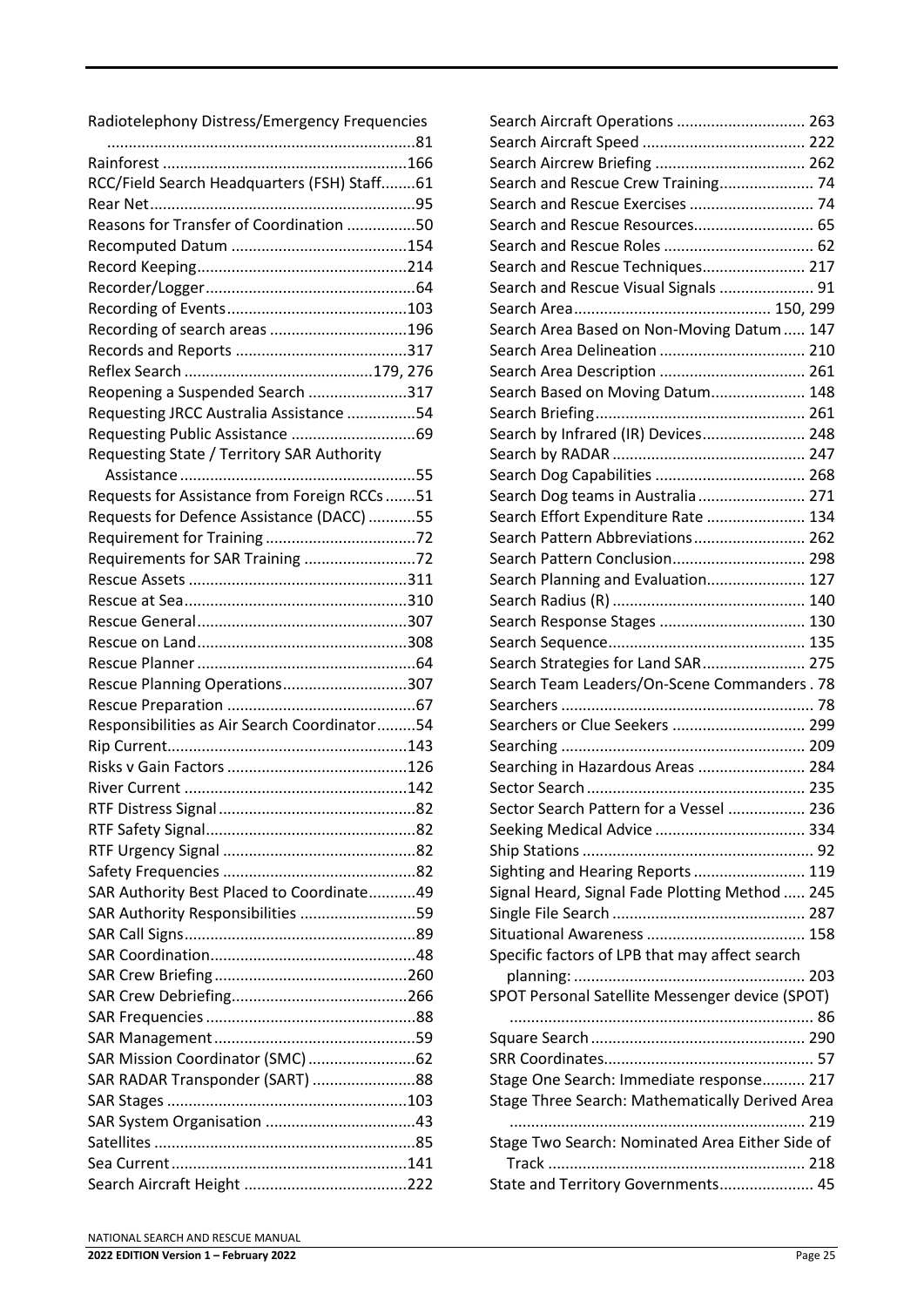| State Emergency Services (SES)267                 |  |
|---------------------------------------------------|--|
| State/Territory Police Responsibilities 45        |  |
| State/Territory SAR Authority Training 73         |  |
| Statistical Strategy (Lost Person Behaviour)182   |  |
| Subject Matter Expertise and Advice 54            |  |
| Subjective/Decision Point Strategy 184            |  |
| Sufficient Search Time for Search Aircraft258     |  |
| Supply Drop from Aircraft over Land314            |  |
| Supply Drop from Aircraft over Sea313             |  |
| Supply Drop from Helicopter over Sea314           |  |
| Supply Dropping and Delivery of Survival          |  |
|                                                   |  |
|                                                   |  |
| Survival Environment Factors322                   |  |
| Survival Equipment Factors126                     |  |
|                                                   |  |
|                                                   |  |
| Suspension/termination of a search when the       |  |
|                                                   |  |
| Sweep Width (W): Factors affecting Sweep Width    |  |
|                                                   |  |
| Sweep Width Calculations (W) 225                  |  |
|                                                   |  |
|                                                   |  |
| Tasking Search Dog teams271                       |  |
|                                                   |  |
| Tasks of Contact Search Teams 278                 |  |
|                                                   |  |
| Telephone Triangulation 178                       |  |
|                                                   |  |
| Terrain Factors125, 165, 333                      |  |
| Theoretical Search Strategy (Naismith's Rule).180 |  |
|                                                   |  |
|                                                   |  |
| Time Frame for Survival (TFFS)322                 |  |
|                                                   |  |
|                                                   |  |
| Track Line Overdue Incident153                    |  |
|                                                   |  |
|                                                   |  |
|                                                   |  |
|                                                   |  |
|                                                   |  |

| Transfer of Coordination after Suspension of SAR |  |
|--------------------------------------------------|--|
|                                                  |  |
| Transferring Overall Coordination 51             |  |
| Type of Aviation and Maritime Target 221         |  |
| Type of Terrain/Conditions 280                   |  |
| Type of Terrain/Conditions of the Sea 221        |  |
| Types of Notification Reports 104                |  |
|                                                  |  |
|                                                  |  |
| Uncertainty Phase Initial Action  111            |  |
| Uncorrected Sweep Widths for Fixed-Wing          |  |
| Aircraft (NM) at 500 ft and 1000 ft 398          |  |
|                                                  |  |
|                                                  |  |
|                                                  |  |
|                                                  |  |
|                                                  |  |
|                                                  |  |
| Use of Aircraft for Rescue 311                   |  |
| Use of Helicopters for Rescue 312                |  |
| Use of Merchant Shipping  254                    |  |
| Use of Rescue Boats and Vessels 311              |  |
| Use of Top Cover Aircraft with Rescue and        |  |
| MEDEVAC Helicopters  313                         |  |
| Using all four Formal Search Strategies 187      |  |
| Using Search Dog capability for SAR 270          |  |
|                                                  |  |
| Visual Horizon: Ankle Rule (Land SAR) 282        |  |
| Visual Search Patterns (Aviation and Maritime229 |  |
| Volunteer Organisations48, 92                    |  |
|                                                  |  |
|                                                  |  |
|                                                  |  |
| Weather/Oceanographic Factors  124               |  |
|                                                  |  |
|                                                  |  |
|                                                  |  |
|                                                  |  |
| Working under or within a MIR  207               |  |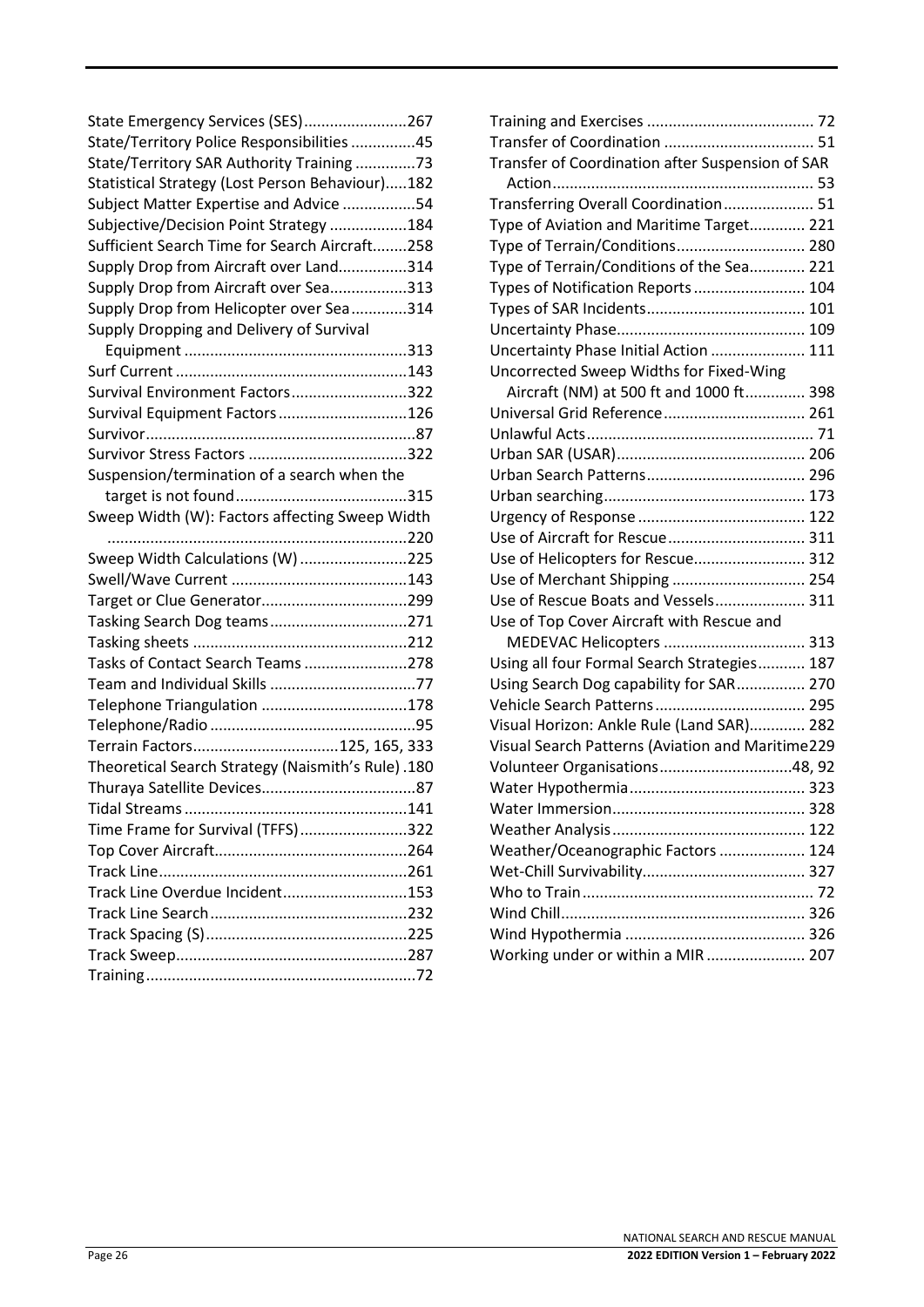# **Acronyms and Abbreviations**

| Acronym/Abbreviation | <b>Meaning</b>                                         |
|----------------------|--------------------------------------------------------|
| A                    | Area or search area                                    |
| <b>ACMA</b>          | Australian Communications and Media Authority          |
| <b>ACFT</b>          | Aircraft                                               |
| <b>AFTN</b>          | Aeronautical fixed telecommunications network          |
| <b>ADF</b>           | Australian Defence Force                               |
| <b>ADFLO</b>         | Australian Defence Force Liaison Officer               |
| AGL                  | Above Ground Level                                     |
| AIP                  | Aeronautical Information Publication                   |
| <b>ALRS</b>          | Admiralty List of Radio Signals                        |
| AIS                  | Automatic Identification System                        |
| AIS-SART             | AIS Search and Rescue Transmitter                      |
| AM                   | Amplitude modulation                                   |
| AMVER                | Automated Mutual-assistance Vessel Rescue              |
| AMSA                 | Australian Maritime Safety Authority                   |
| AMSL                 | Above Mean Sea Level                                   |
| A/SMC                | <b>Assistant Search and Rescue Mission Coordinator</b> |
| <b>ASH</b>           | <b>Actual Search Hours</b>                             |
| <b>ASRK</b>          | Air Sea Rescue Kit (RAAF)                              |
| <b>ATA</b>           | Actual time of arrival                                 |
| <b>ATC</b>           | Air Traffic Control                                    |
| <b>ATD</b>           | actual time of departure                               |
| <b>ATS</b>           | <b>Air Traffic Services</b>                            |
| <b>ATSB</b>          | Australian Transport Safety Bureau                     |
| <b>AUMCC</b>         | <b>Australian Mission Control Centre</b>               |
| <b>AULUTE</b>        | Australian Local User Terminal East                    |
| C                    | Coverage Factor                                        |
| CAO                  | <b>Civil Aviation Order</b>                            |
| CAR                  | <b>Civil Aviation Regulations</b>                      |
| CASR                 | Civil Aviation Safety Regulations                      |
| C/C                  | Cabin cruiser                                          |
| <b>CES</b>           | Coast Earth Station (Inmarsat) see also LES            |
| <b>CRS</b>           | Coast radio station                                    |
| <b>CSP</b>           | Commence Search Point                                  |
| <b>CSS</b>           | Coordinator surface search (maritime)                  |
| <b>CTAF</b>          | <b>Common Traffic Advisory Frequency</b>               |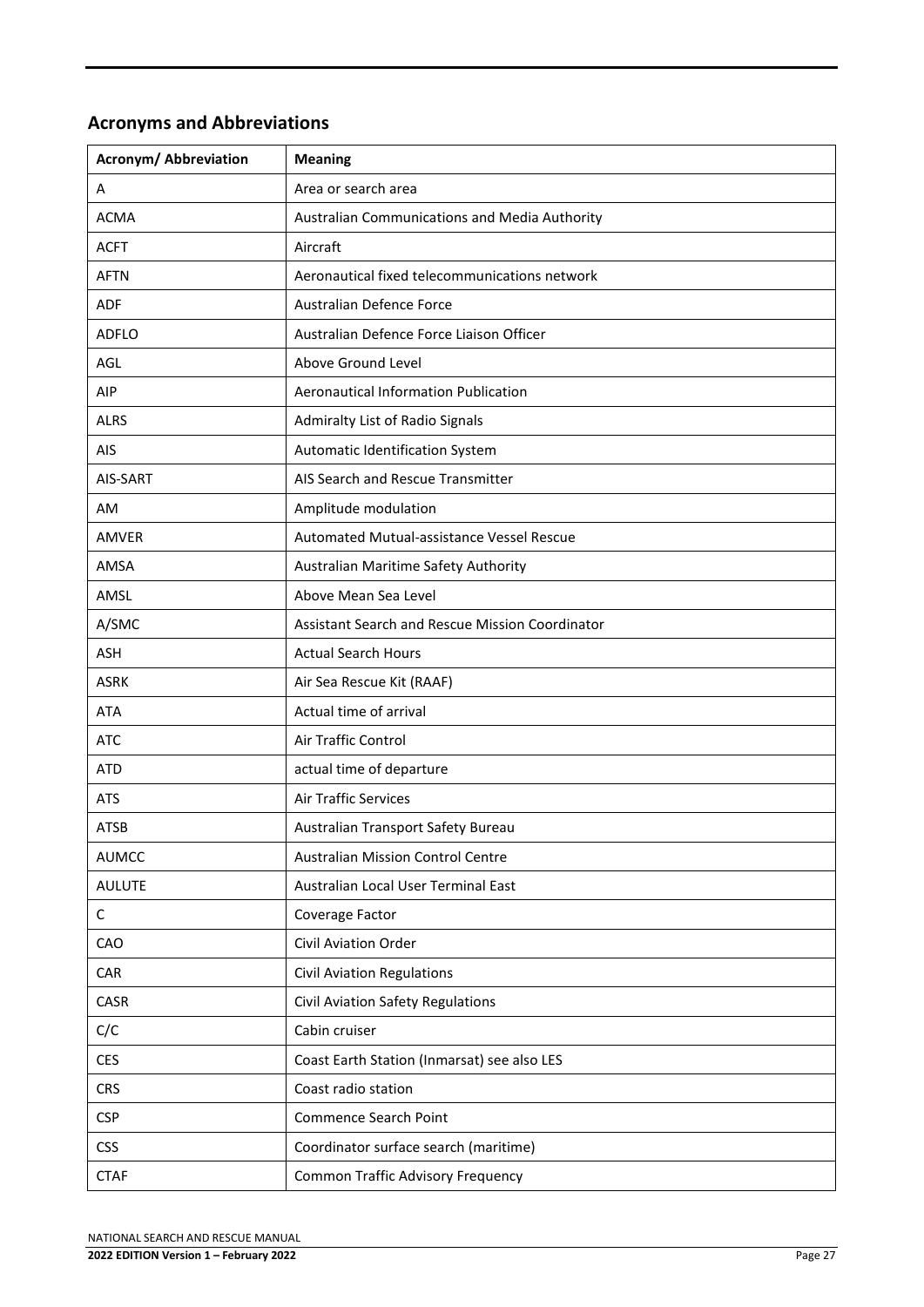| <b>Acronym/ Abbreviation</b> | <b>Meaning</b>                             |
|------------------------------|--------------------------------------------|
| D                            | Datum                                      |
| D                            | Diameter                                   |
| <b>DACC</b>                  | Defence Aid to the Civil Community         |
| De                           | Total drift error                          |
| <b>DCJOPS</b>                | Deputy Chief Joint Operations              |
| <b>DCS</b>                   | <b>Defence Communications Station</b>      |
| DF                           | Direction finding                          |
| <b>DR</b>                    | Dead-reckoning                             |
| <b>DGPS</b>                  | <b>Differential GPS</b>                    |
| <b>DSC</b>                   | Digital selective calling                  |
| dwt                          | Dead weight tonnes                         |
| Ε                            | East longitude                             |
| E                            | Total probable error of position           |
| EGC                          | <b>Enhanced Group Call</b>                 |
| <b>ELR</b>                   | Extra-long range aircraft                  |
| <b>ELT</b>                   | Emergency locator transmitter              |
| <b>EMA</b>                   | <b>Emergency Management Australia</b>      |
| <b>EPIRB</b>                 | Emergency position indicating radio beacon |
| ERSA                         | En Route Supplement Australia              |
| <b>ETA</b>                   | Estimated time of arrival                  |
| <b>ETD</b>                   | Estimate time of departure                 |
| <b>FCP</b>                   | <b>Forward Command Post</b>                |
| <b>FFB</b>                   | <b>Forward Field Base</b>                  |
| F/V                          | Fishing vessel                             |
| Fig                          | Figure                                     |
| <b>FIR</b>                   | Flight information region                  |
| <b>FLIR</b>                  | Forward looking infrared                   |
| FM                           | Frequency modulation                       |
| <b>FSH</b>                   | <b>Field Search Headquarters</b>           |
| Ff                           | <b>Fatigue Factor</b>                      |
| Fs                           | Safety Factor                              |
| Ft                           | Feet                                       |
| Fw                           | <b>Weather Factor</b>                      |
| GHz                          | Gigahertz                                  |
| <b>GMDSS</b>                 | Global Maritime Distress and Safety System |
| <b>GNSS</b>                  | <b>Global Navigation Satellite System</b>  |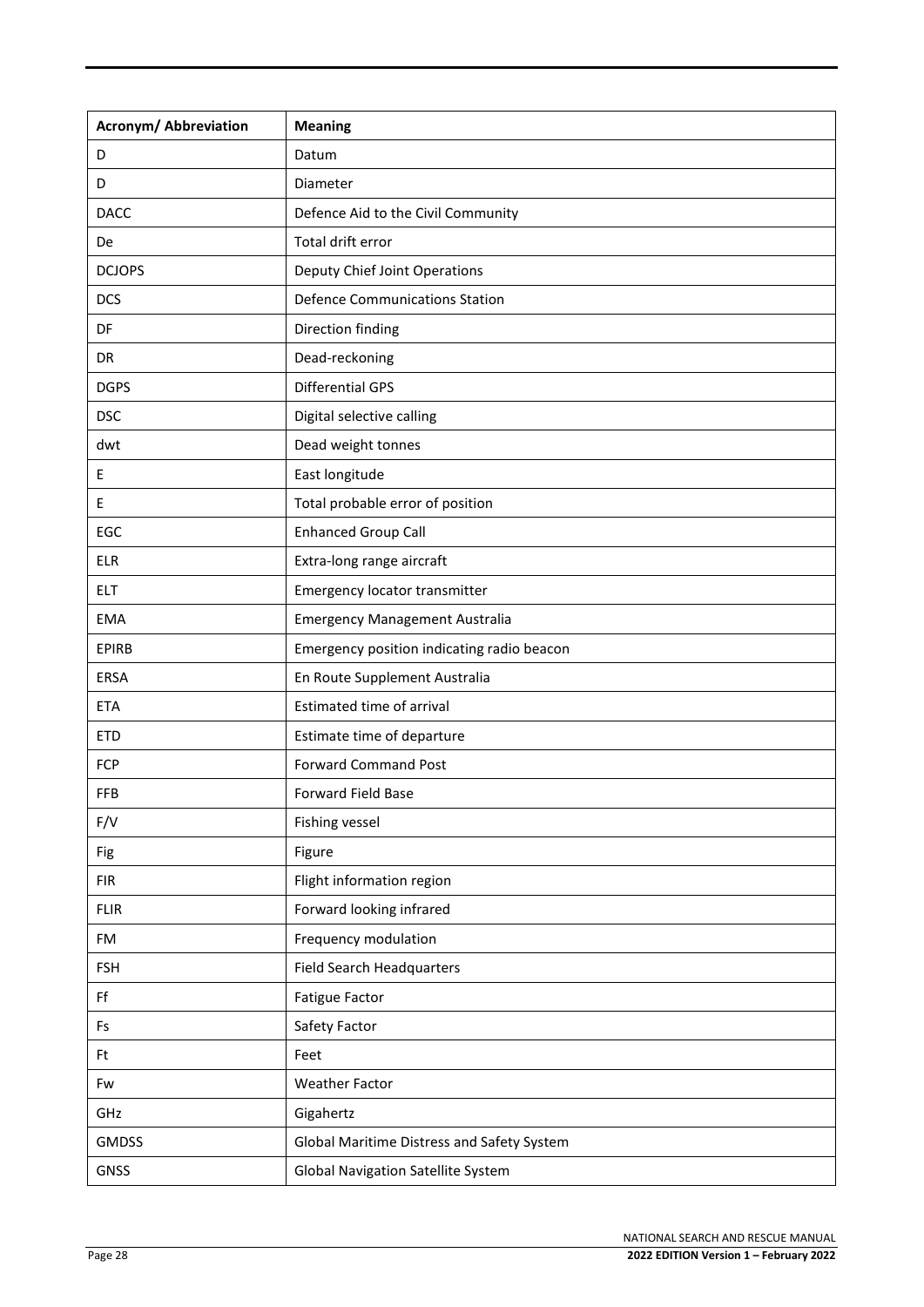| <b>Acronym/ Abbreviation</b> | <b>Meaning</b>                                                                                                |
|------------------------------|---------------------------------------------------------------------------------------------------------------|
| GPS                          | Global positioning system                                                                                     |
| GS                           | Ground speed                                                                                                  |
| gt                           | Gross tonnes                                                                                                  |
| h                            | Hours                                                                                                         |
| <b>HDG</b>                   | Heading                                                                                                       |
| <b>HPA</b>                   | Hectopascals                                                                                                  |
| HEL-H                        | Heavy helicopter                                                                                              |
| HEL-L                        | Light helicopter                                                                                              |
| HEL-M                        | Medium helicopter                                                                                             |
| HF                           | High frequency                                                                                                |
| <b>HQAC</b>                  | Headquarters Air Command (Air Force)                                                                          |
| HQJOC                        | <b>Headquarters Joint Operations Command</b>                                                                  |
| I/B                          | Inboard motor                                                                                                 |
| <b>ICAO</b>                  | International Civil Aviation Organization                                                                     |
| <b>IERCC</b>                 | International Emergency Response Coordination Centre                                                          |
| <b>IFER</b>                  | In Flight Emergency Response                                                                                  |
| <b>IFR</b>                   | Instrument Flight Rules                                                                                       |
| IGA                          | The Inter-Governmental Agreement (IGA) on National Search and Rescue Response<br>Arrangements                 |
| <b>IMO</b>                   | International Maritime Organization                                                                           |
| Inmarsat Ltd                 | International Maritime Satellite Organisation - formally the international Maritime<br>Satellite Organisation |
| <b>INS</b>                   | <b>Inertial Navigation System</b>                                                                             |
| <b>INTERCO</b>               | International Code of SIGNALS                                                                                 |
| <b>IPP</b>                   | <b>Initial Planning Point</b>                                                                                 |
| <b>JCC</b>                   | Joint Control Centre (ADF)                                                                                    |
| <b>JRCC</b>                  | Joint (aeronautical and maritime) Rescue Coordination Centre                                                  |
| <b>JOSS</b>                  | Joint Operations Support Staff                                                                                |
| KHz                          | Kilohertz                                                                                                     |
| Km                           | Kilometre (1000 metres)                                                                                       |
| Kph                          | Kilometres per hour                                                                                           |
| kt                           | knot (nautical mile per hour)                                                                                 |
| L or I                       | Length                                                                                                        |
| <b>LCRS</b>                  | Limited Coast Radio Station                                                                                   |
| LED                          | <b>Light Emitting Diode</b>                                                                                   |
| <b>LES</b>                   | Land Earth Station (Inmarsat) synonymous with CES                                                             |
| <b>LHQ</b>                   | Land Headquarters (Army)                                                                                      |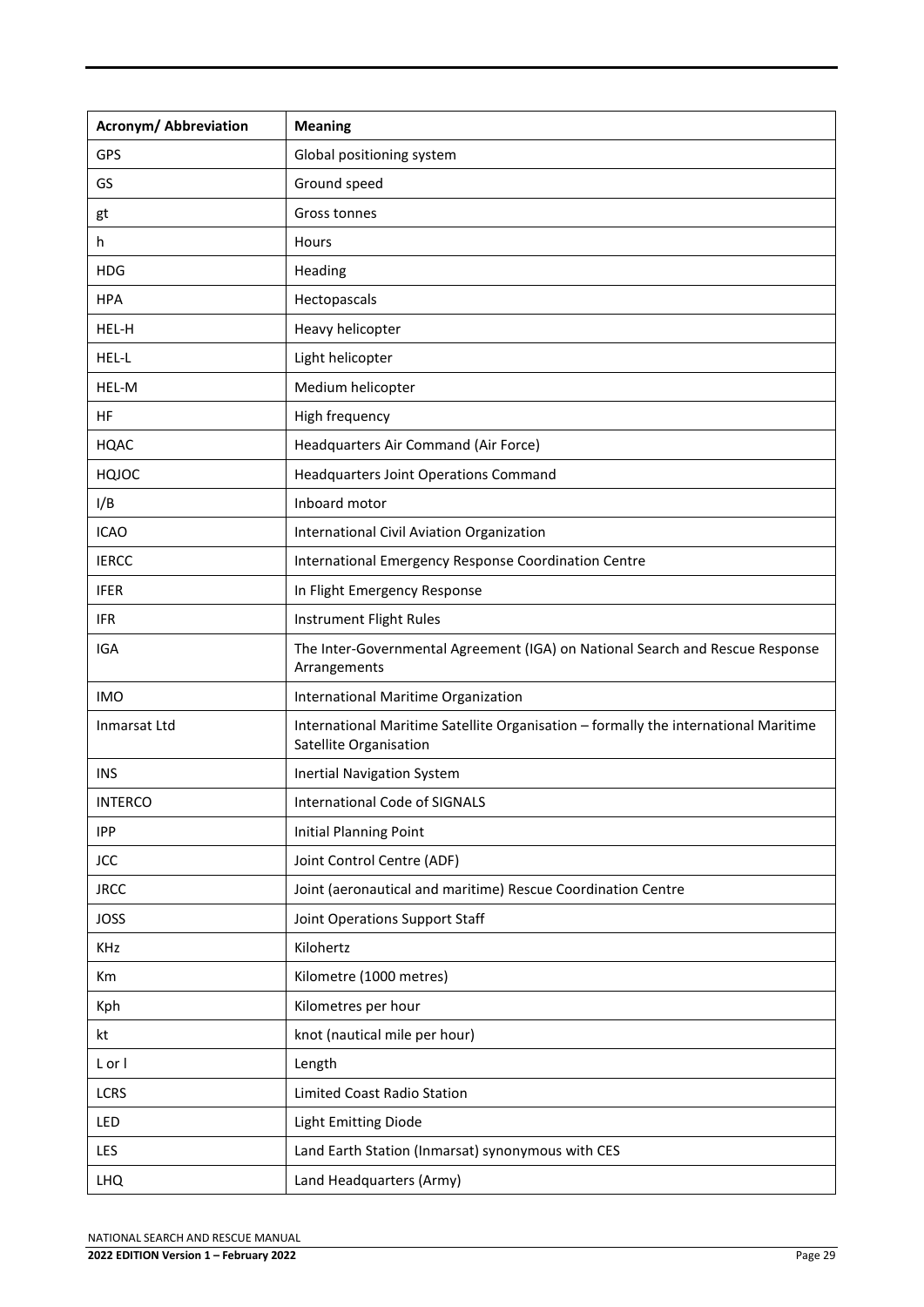| <b>Acronym/ Abbreviation</b> | <b>Meaning</b>                                                                                                                                                                                               |
|------------------------------|--------------------------------------------------------------------------------------------------------------------------------------------------------------------------------------------------------------|
| <b>LKP</b>                   | Last Known Position                                                                                                                                                                                          |
| LPB                          | Lost Person Behaviour                                                                                                                                                                                        |
| <b>LRG</b>                   | Long range                                                                                                                                                                                                   |
| LO                           | Liaison officer                                                                                                                                                                                              |
| LUT                          | Local user terminal                                                                                                                                                                                          |
| LW                           | Leeway                                                                                                                                                                                                       |
| m                            | Metres                                                                                                                                                                                                       |
| м                            | Degrees magnetic                                                                                                                                                                                             |
| <b>MAREC</b>                 | Maritime SAR recognition code                                                                                                                                                                                |
| <b>MASTREP</b>               | Modernised Australian Ship Tracking and Reporting System                                                                                                                                                     |
| <b>MAYDAY</b>                | When repeated three times, this forms the distress call. Any subsequent messages<br>including self-identification, position, nature of distress and other useful<br>information, forms the distress message. |
| <b>MAX</b>                   | Maximum                                                                                                                                                                                                      |
| MBC                          | Maritime Border Command                                                                                                                                                                                      |
| <b>MBZ</b>                   | Mandatory Broadcast Zone                                                                                                                                                                                     |
| <b>MCC</b>                   | <b>Mission Control Centre</b>                                                                                                                                                                                |
| <b>MCS</b>                   | <b>Maritime Communications Station</b>                                                                                                                                                                       |
| MEDEVAC                      | Medical evacuation                                                                                                                                                                                           |
| MF                           | Medium frequency                                                                                                                                                                                             |
| <b>MIN</b>                   | Minimum                                                                                                                                                                                                      |
| <b>MHQ</b>                   | Maritime Headquarters (Navy)                                                                                                                                                                                 |
| <b>MHz</b>                   | Mega Hertz                                                                                                                                                                                                   |
| <b>MMSI</b>                  | Maritime mobile service identity                                                                                                                                                                             |
| <b>MPD</b>                   | Miles per day                                                                                                                                                                                                |
| <b>MP</b>                    | <b>Missing Person</b>                                                                                                                                                                                        |
| <b>MPP</b>                   | Most probable position                                                                                                                                                                                       |
| <b>MRG</b>                   | Medium range                                                                                                                                                                                                 |
| <b>MSC</b>                   | Marine supply container (RAAF)                                                                                                                                                                               |
| <b>MSI</b>                   | Maritime safety information                                                                                                                                                                                  |
| <b>MSLD</b>                  | Maritime Survivor Locating Devices                                                                                                                                                                           |
| <b>MSLS</b>                  | Maritime Survivor Locating Systems                                                                                                                                                                           |
| M/V                          | Motor Vessel                                                                                                                                                                                                 |
| <b>MTS</b>                   | Mean track spacing (sector search)                                                                                                                                                                           |
| n                            | Number of required track spacings                                                                                                                                                                            |
| N                            | North Latitude                                                                                                                                                                                               |
| N                            | Number of searchers                                                                                                                                                                                          |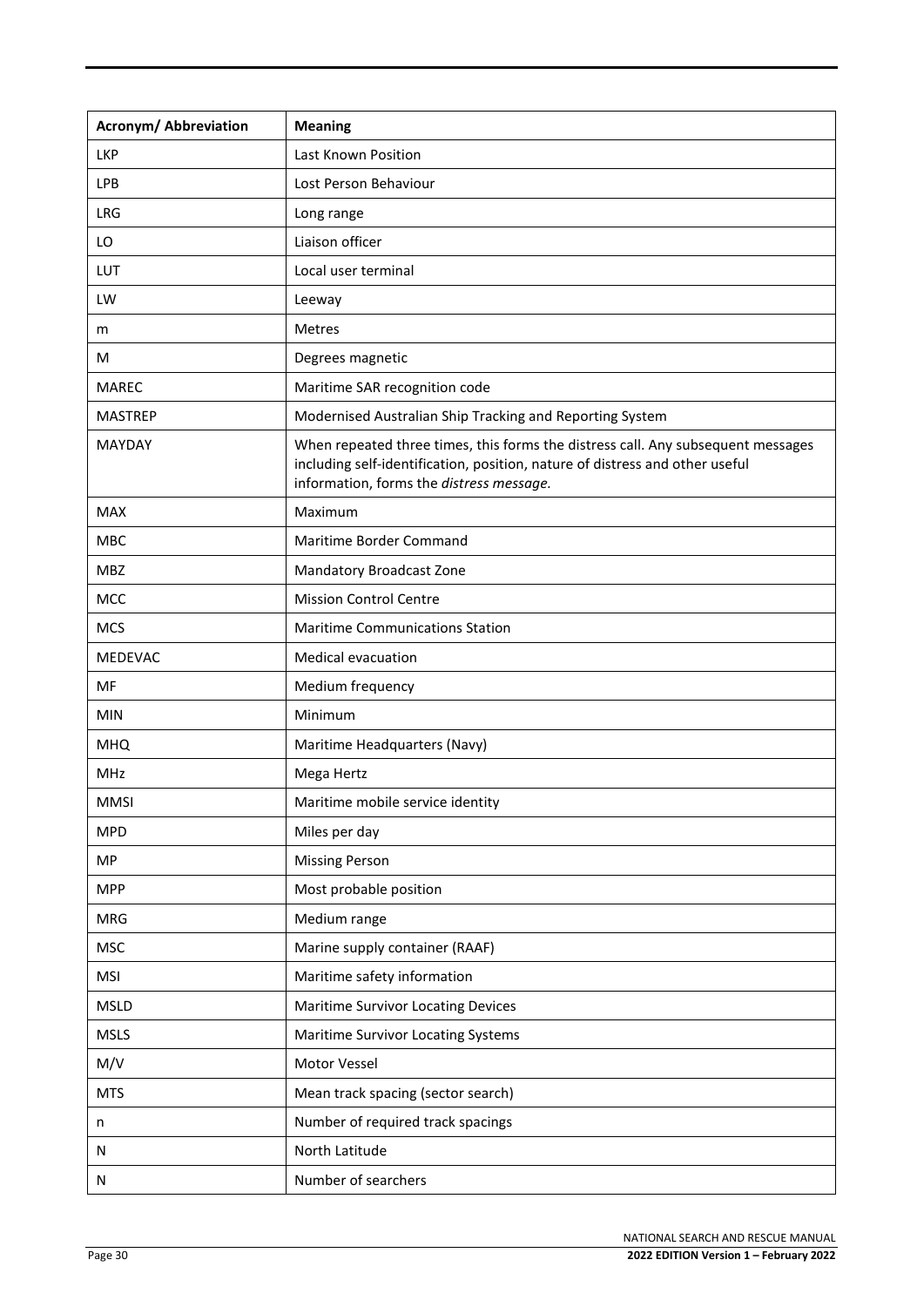| <b>Acronym/ Abbreviation</b> | <b>Meaning</b>                                               |
|------------------------------|--------------------------------------------------------------|
| <b>NAVAREA X</b>             | Navigational warning area X(ten)                             |
| <b>NAVTEX</b>                | Is not provided in Australia                                 |
| <b>NBDP</b>                  | Narrow-Band Direct Printing                                  |
| <b>NM</b>                    | Nautical mile                                                |
| <b>NOTAM</b>                 | Notice to airmen                                             |
| <b>NOK</b>                   | Next of Kin                                                  |
| <b>NVD</b>                   | <b>Night Vision Devices</b>                                  |
| <b>NVG</b>                   | <b>Night Vision Goggles</b>                                  |
| O/B                          | Outboard motor                                               |
| <b>OSC</b>                   | On-scene coordinator                                         |
| P                            | Pacing (Land Search speed)                                   |
| PAW                          | Police Air Wing                                              |
| P/C                          | Pleasure craft                                               |
| PIW                          | Person in water                                              |
| PLB                          | Personal locator beacon                                      |
| PLS                          | Position Last Seen                                           |
| <b>POA</b>                   | Probability of Area                                          |
| POB                          | Persons on board                                             |
| POD                          | Probability of detection                                     |
| <b>POM</b>                   | Period of Mobility                                           |
| PPE                          | Personal Protective Equipment                                |
| PR                           | <b>Public relations</b>                                      |
| R                            | Radius                                                       |
| <b>RAAF</b>                  | Royal Australian Air Force                                   |
| <b>RADAR</b>                 | Radio detection and ranging                                  |
| RAN                          | Royal Australian Navy                                        |
| RA-Aus                       | <b>Recreational Aviation Australia</b>                       |
| <b>RB</b>                    | Rescue boat                                                  |
| <b>RC</b>                    | River current                                                |
| <b>RCC</b>                   | <b>Rescue Coordination Centre (Local)</b>                    |
| <b>RFDS</b>                  | Royal Flying Doctor Service                                  |
| <b>ROW</b>                   | Rest of the World                                            |
| <b>RPAS</b>                  | Remotely Piloted Aerial Systems (also known as drones, UAVs) |
| <b>RV</b>                    | <b>Rescue Vessel</b>                                         |
| S                            | <b>Track spacing</b>                                         |
| S                            | South latitude                                               |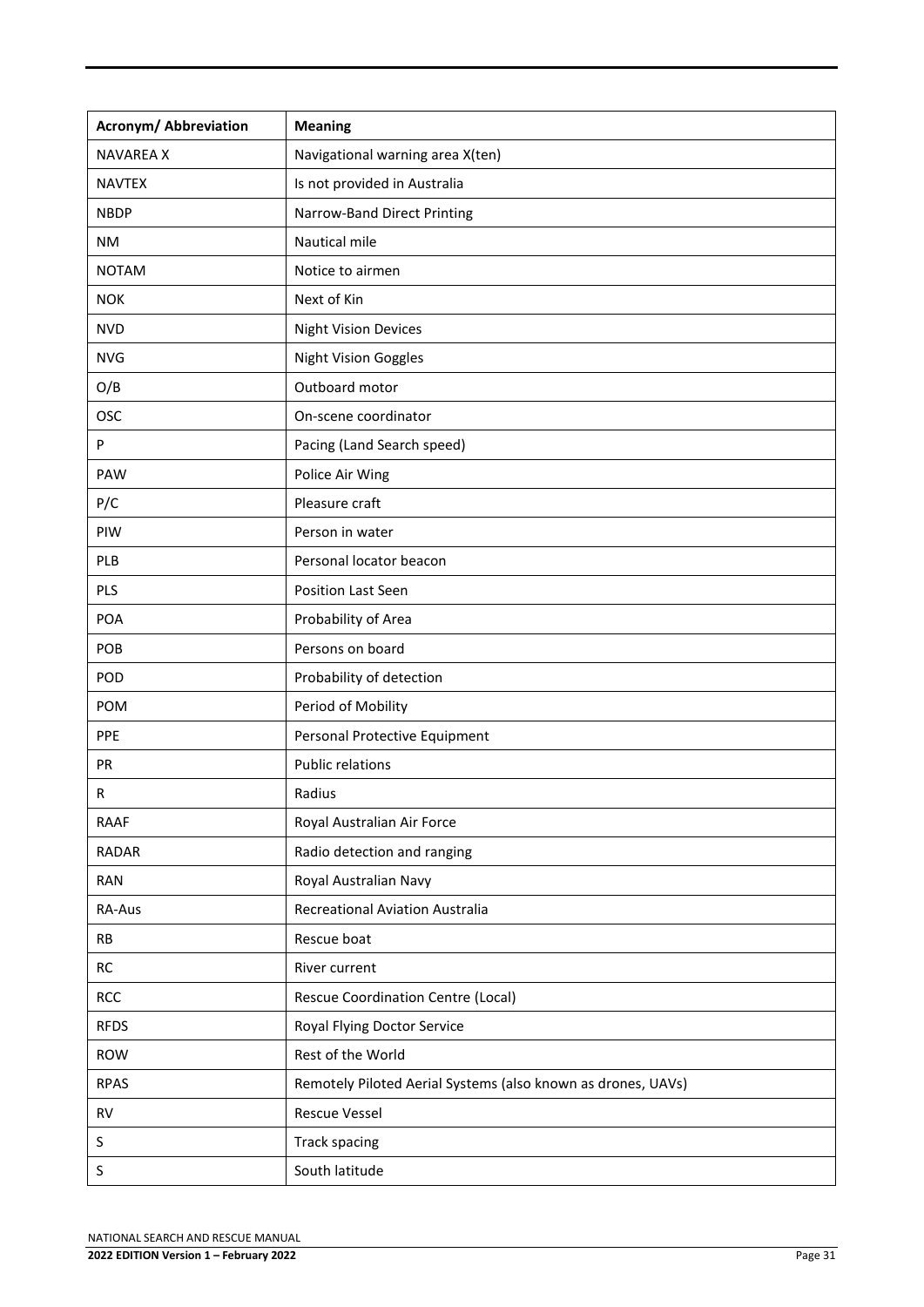| <b>Acronym/ Abbreviation</b> | <b>Meaning</b>                                                                                                                                                                                                                                                  |
|------------------------------|-----------------------------------------------------------------------------------------------------------------------------------------------------------------------------------------------------------------------------------------------------------------|
| <b>SART</b>                  | Search and Rescue Radar Transponder. Also known as 'Survival Craft Radar<br>Transponder' or 'Radar Transponder'                                                                                                                                                 |
| SF                           | Signal Fade                                                                                                                                                                                                                                                     |
| <b>SH</b>                    | Signal Heard                                                                                                                                                                                                                                                    |
| S/V                          | Sailing vessel                                                                                                                                                                                                                                                  |
| SafetyNET                    | Communications service provided via Inmarsat-C for promulgation of maritime<br>safety information, including shore-to-shop relays of distress alerts and<br>communications for search and rescue coordination                                                   |
| <b>SAR</b>                   | Search and rescue                                                                                                                                                                                                                                               |
| <b>SAREX</b>                 | Search and Rescue Exercise                                                                                                                                                                                                                                      |
| SART                         | Search and Rescue Radar Transponder. Also known as a survival craft radar<br>transponder or radar transponder                                                                                                                                                   |
| <b>SC</b>                    | Sea current                                                                                                                                                                                                                                                     |
| <b>SDB</b>                   | <b>SAR Datum Buoys</b>                                                                                                                                                                                                                                          |
| <b>SECURITE</b>              | The safety signal 'SECURITE' indicates that the station is about to transmit a<br>message concerning the safety of navigation or providing an important<br>meteorological warning. The safety message is preceded by the word 'SECURITE'<br>spoken three times. |
| <b>SEND</b>                  | Satellite Emergency Notification Device                                                                                                                                                                                                                         |
| <b>SES</b>                   | <b>State Emergency Service</b>                                                                                                                                                                                                                                  |
| <b>SH</b>                    | Search Headquarters                                                                                                                                                                                                                                             |
| <b>SITREP</b>                | Situation report                                                                                                                                                                                                                                                |
| SMC                          | Search and rescue mission coordinator                                                                                                                                                                                                                           |
| SOLAS                        | International Convention for the Safety of Life at Sea                                                                                                                                                                                                          |
| SOPs                         | <b>Standard Operating Procedures</b>                                                                                                                                                                                                                            |
| SOS                          | Internationally recognized signal of distress, made by any method of signalling                                                                                                                                                                                 |
| SP                           | Splash point                                                                                                                                                                                                                                                    |
| SPOC                         | Search and rescue point of contact                                                                                                                                                                                                                              |
| SRA                          | Search and Rescue Asset (Aircraft, vessel, search team)                                                                                                                                                                                                         |
| SRG                          | Short range                                                                                                                                                                                                                                                     |
| <b>SRR</b>                   | Search and rescue region                                                                                                                                                                                                                                        |
| SRS                          | Single raft system                                                                                                                                                                                                                                              |
| <b>STOL</b>                  | Short Takeoff and Landing                                                                                                                                                                                                                                       |
| <b>SURPIC</b>                | Surface picture                                                                                                                                                                                                                                                 |
| Τ                            | Time                                                                                                                                                                                                                                                            |
| Τ                            | Degrees True                                                                                                                                                                                                                                                    |
| T                            | Search time available                                                                                                                                                                                                                                           |
| <b>TAS</b>                   | True air speed                                                                                                                                                                                                                                                  |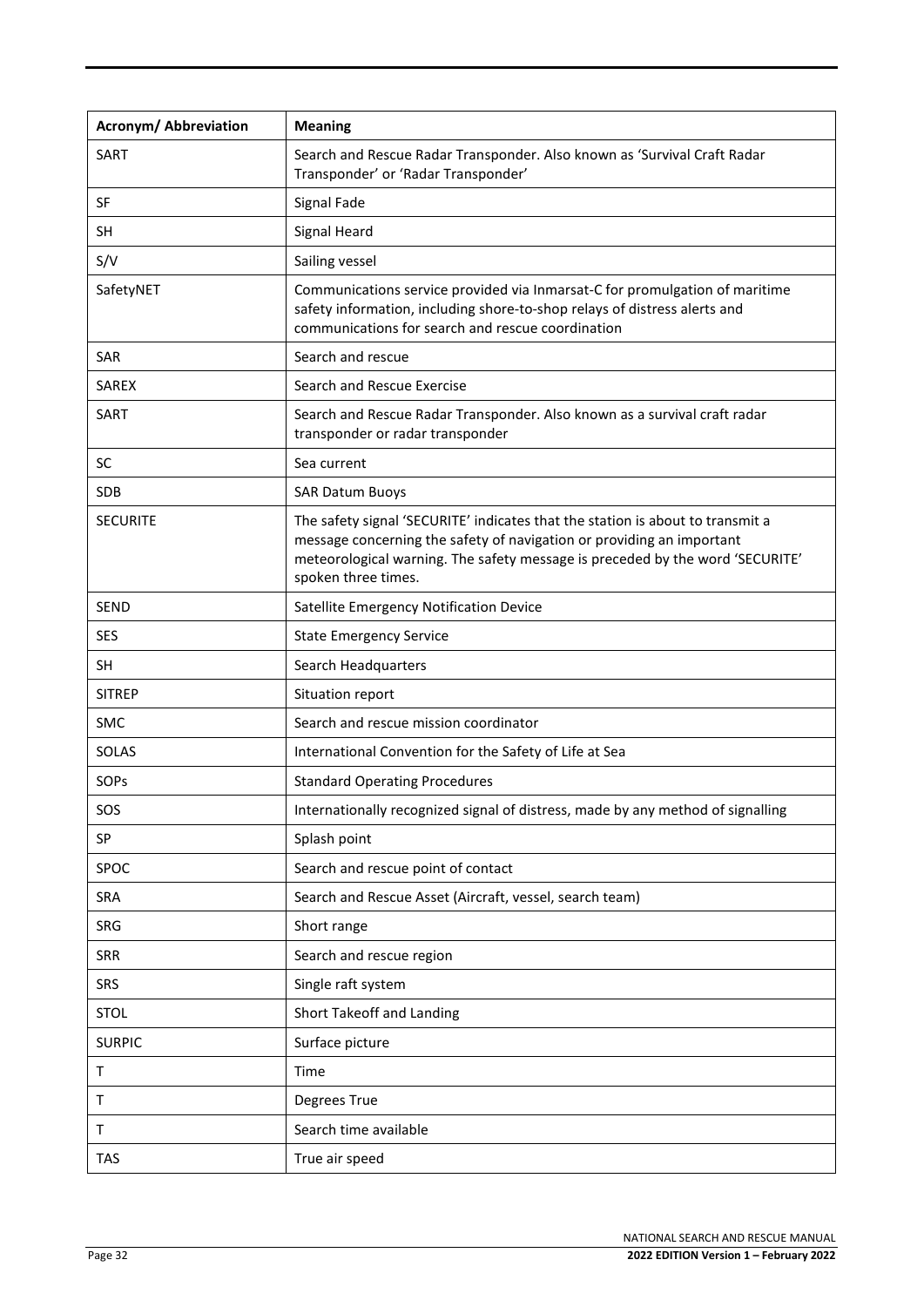| <b>Acronym/ Abbreviation</b> | <b>Meaning</b>                                   |
|------------------------------|--------------------------------------------------|
| <b>TC</b>                    | <b>Tidal current</b>                             |
| <b>TCA</b>                   | Time of closest approach                         |
| <b>TELEX</b>                 | Teletype                                         |
| <b>TFFS</b>                  | Time Frame for Survival                          |
| TL                           | <b>Team Leader</b>                               |
| <b>TWC</b>                   | Total water current                              |
| u                            | Wind speed                                       |
| UHF                          | Ultra-high frequency                             |
| <b>ULR</b>                   | Ultra-long range                                 |
| <b>USAR</b>                  | Urban Search and Rescue (Collapsed Buildings)    |
| <b>UTC</b>                   | Coordinated universal time                       |
| v                            | Speed of search object                           |
| V                            | SAR unit ground speed or aircraft true air speed |
| V                            | Velocity                                         |
| Ve                           | <b>Vegetation Correction Factor</b>              |
| <b>VFR</b>                   | Visual flight rules                              |
| <b>VHF</b>                   | Very high frequency                              |
| <b>VLR</b>                   | Very long range                                  |
| <b>VMC</b>                   | Visual meteorological conditions                 |
| <b>VMS</b>                   | <b>Vessel Monitoring System</b>                  |
| <b>VTS</b>                   | <b>Vessel Tracking System</b>                    |
| w                            | Width                                            |
| W                            | Corrected Sweep Width                            |
| W                            | West longitude                                   |
| W/C                          | Wind current                                     |
| W/V                          | Wind velocity                                    |
| Wu                           | Uncorrected sweep width                          |
| Wx                           | <b>Weather Factor</b>                            |
| Χ                            | Search target position error                     |
| Υ                            | Search unit position error                       |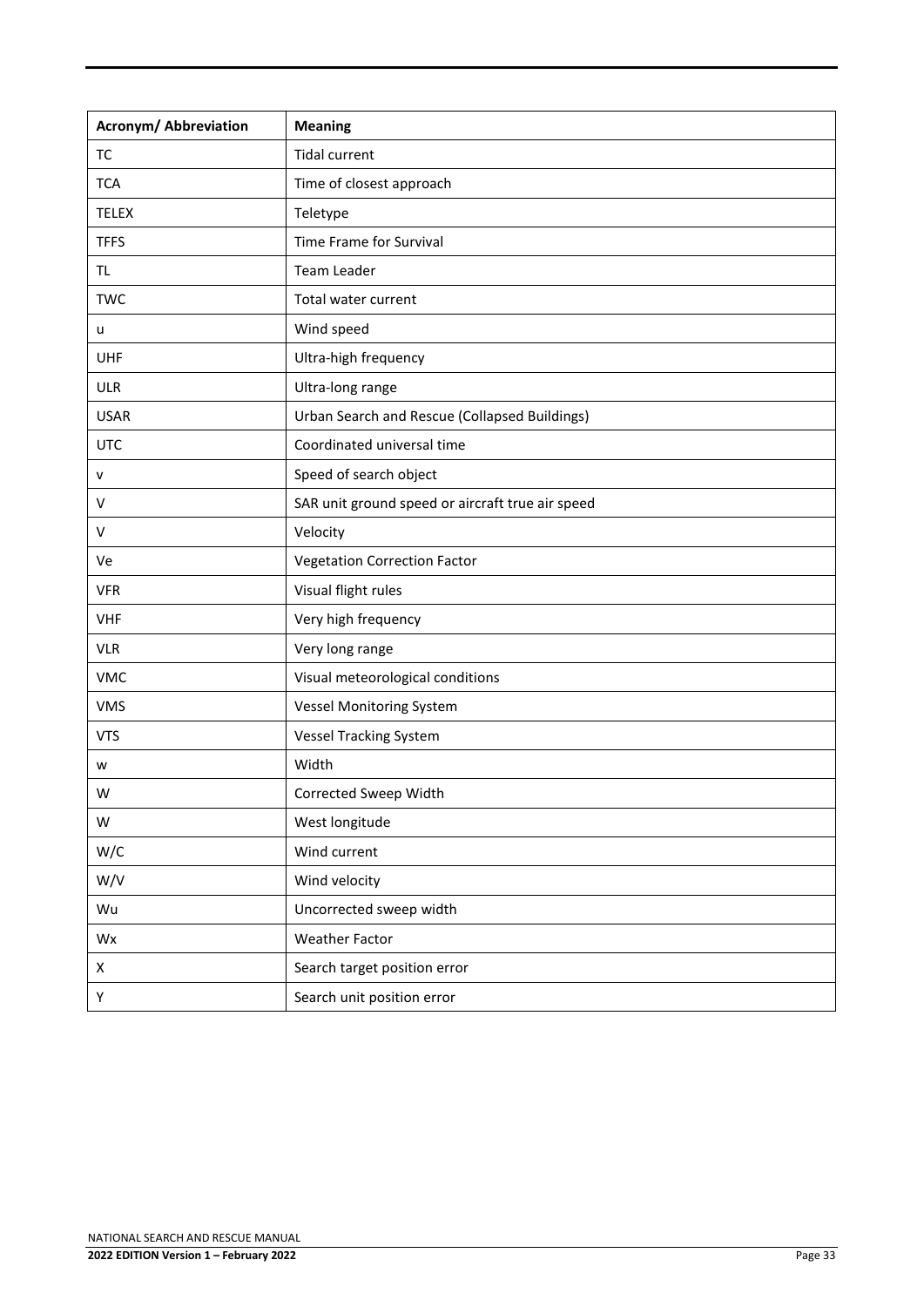# **Glossary**

| <b>Term</b>                                | <b>Definition</b>                                                                                                                                                                                        |
|--------------------------------------------|----------------------------------------------------------------------------------------------------------------------------------------------------------------------------------------------------------|
| Aircraft Coordinator (ACO)                 | A person who coordinates the involvement of multiple aircraft in SAR operations.                                                                                                                         |
| Aeronautical drift (Da)                    | Drift caused by bailout trajectory or aircraft gliding distance.                                                                                                                                         |
| Aeronautical position                      | Initial position of a distressed aircraft at the time of re-entry, engine failure,<br>aircrew ejection or bailout.                                                                                       |
| Aircraft glide                             | Maximum ground distance an aircraft could cover during descent.                                                                                                                                          |
| <b>Alert Phase</b>                         | A situation wherein apprehension exists as to the safety of an aircraft or marine<br>vessel, and of the persons on board.                                                                                |
| <b>Alerting Post</b>                       | Any facility intended to serve as an intermediary between a person reporting an<br>emergency and a rescue coordination centre or rescue sub-centre.                                                      |
| <b>ARGOS</b>                               | A satellite-based location and data collection system.                                                                                                                                                   |
| Awareness Range                            | Distance at which a search scanner can first detect something different from its<br>surroundings but not yet recognise it.                                                                               |
| <b>Awareness Stage</b>                     | A period during which the SAR system becomes aware of an actual or potential<br>incident.                                                                                                                |
| Captain                                    | Master of a ship or pilot-in-command of an aircraft, commanding officer of a<br>warship or an operator of any other vessel.                                                                              |
| Checksum Digit                             | A digit that is appended to a numeric data element and used to verify its accuracy.<br>Checksum digits are computed by adding the digits of the data element.                                            |
| Coast Earth Station (CES)                  | Maritime name for an Inmarsat shore-based station linking ship earth stations with<br>terrestrial communications networks.                                                                               |
| <b>Conclusion Stage</b>                    | A period during a SAR incident when SAR facilities return to their regular location<br>and prepare for another mission.                                                                                  |
| Coordination                               | The bringing together of organisations and elements to ensure effective search and<br>rescue response.                                                                                                   |
|                                            | One SAR authority must always have overall coordination responsibility and other<br>organisations are to cooperate with this agency to produce the best response<br>possible within available resources. |
| <b>Coordinated Search Pattern</b>          | Multi-unit pattern using vessel(s) and aircraft.                                                                                                                                                         |
| <b>Coordinated Universal Time</b><br>(UTC) | International term for time at the prime meridian.                                                                                                                                                       |
| COSPAS-SARSAT System                       | An international satellite system designed to provide distress alert and location<br>data from 406MHz distress beacon signals.                                                                           |
| Course                                     | The intended horizontal direction of travel of a craft.                                                                                                                                                  |
| Coverage Factor (C)                        | For parallel sweep searches, Coverage Factor (C) is computed as the ratio of sweep<br>width (W) to track spacing (S).<br>$C = W/S$ .                                                                     |
| Craft                                      | Any air or sea-surface vehicle, or submersible of any kind or size.                                                                                                                                      |
| Datum                                      | A geographic point, line, or area used as a reference in search planning.                                                                                                                                |
| Datum Area                                 | Area where it is estimated that the search object is most likely to be located.                                                                                                                          |
| Datum Line                                 | A line, such as the distressed target's intended track line or a line of bearing, which<br>defines the centre of the area where it is estimated that the search object is most<br>likely to be located.  |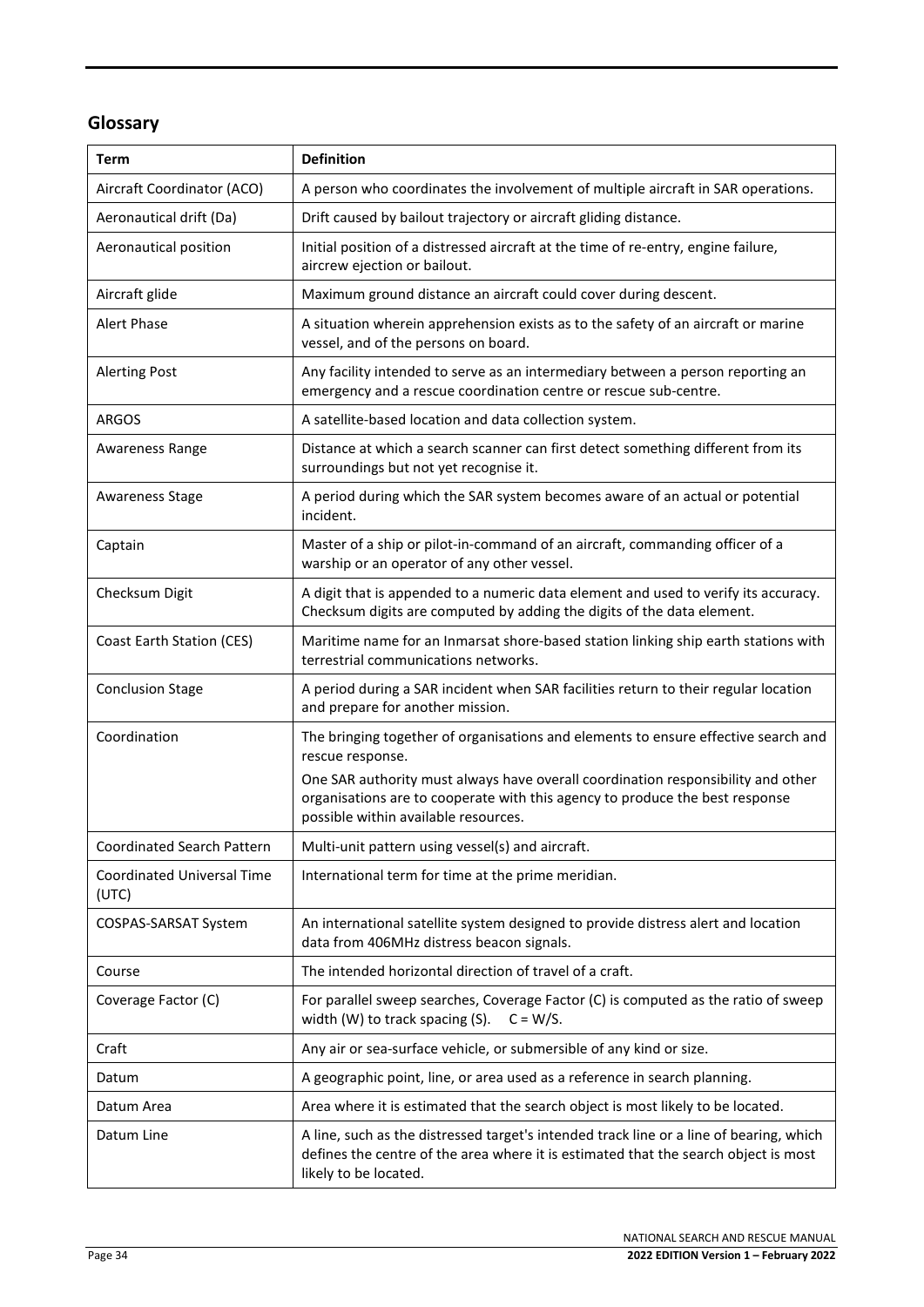| <b>Term</b>                                                  | <b>Definition</b>                                                                                                                                                                                                           |
|--------------------------------------------------------------|-----------------------------------------------------------------------------------------------------------------------------------------------------------------------------------------------------------------------------|
| Datum Point                                                  | A point, such as a reported or estimated position, at the centre of the area where it<br>is estimated that the search object is most likely to be located.                                                                  |
| Dead Reckoning (DR)                                          | Determination of position of a target by adding to the last fix the target's course<br>and speed for a given time.                                                                                                          |
| Digital Selective Calling (DSC)                              | A technique using digital codes which enables a radio station to establish contact<br>with, and transfer information to, another station or group of stations.                                                              |
| Direction of Current                                         | Direction toward which a current is flowing. Also called set.                                                                                                                                                               |
| Direction of Waves, Well or<br>Seas                          | Direction from which the waves, swells, or seas are moving.                                                                                                                                                                 |
| Direction of Wind                                            | Direction from which the wind is blowing.                                                                                                                                                                                   |
| <b>Distress Phase</b>                                        | A situation wherein there is reasonable certainty that a vessel/aircraft, or person,<br>is threatened by grave and imminent danger and requires immediate assistance.                                                       |
| Ditching                                                     | The forced landing of an aircraft on water.                                                                                                                                                                                 |
| Drift                                                        | The movement of a search object caused by environmental forces.                                                                                                                                                             |
| Drift Error (De)                                             | See Total drift error.                                                                                                                                                                                                      |
| <b>Emergency Phase</b>                                       | Emergency phases are based on the level of concern for the safety of persons or<br>target that may be in danger. The three levels of emergency are classified as<br>Uncertainty, Alert, and Distress.                       |
| Enhanced Group Call (EGC)<br>System                          | The international broadcast of coordinated Maritime Safety Information and<br>Search and Rescue related information, to a defined geographical area using a<br>recognized mobile satellite service.                         |
| <b>False Alarm</b>                                           | Distress alert initiated for other than an appropriate test, by communications<br>equipment intended for alerting, when no distress situation actually exists.                                                              |
| <b>False Alert</b>                                           | Distress alert received from any source, including communications equipment<br>intended for alerting, when no distress situation actually exists, and a notification<br>of distress should not have resulted.               |
| Fetch                                                        | The distance over which the wind blows in a constant direction, without<br>obstruction.                                                                                                                                     |
| <b>Field Search Coordinator</b>                              | Term for SMC who coordinates land searches only.                                                                                                                                                                            |
| <b>Field Search Headquarters</b>                             | Land equivalent of a RCC                                                                                                                                                                                                    |
| <b>First RCC</b>                                             | RCC affiliated with the shore station that first acknowledges a distress alert, and<br>which will accept responsibility for all subsequent SAR coordination unless and<br>until coordination is transferred to another RCC. |
| Fix                                                          | A geographical position determined by visual reference to the surface, referencing<br>to one or more radio navigation aids, celestial plotting, or other navigation device.                                                 |
| Forward Looking Infrared<br>(FLIR)                           | An imaging system, mounted on board surface vessels or aircraft, designed to<br>detect thermal energy (heat) emitted by targets and convert it into a visual display.                                                       |
| <b>General Communications</b>                                | Operational and public correspondence traffic other than distress, urgency and<br>safety messages, transmitted or received by radio.                                                                                        |
| <b>Global Maritime Distress and</b><br>Safety System (GMDSS) | A global communications service based upon automated systems, both satellite-<br>based and terrestrial, to provide distress alerting and promulgation of maritime<br>safety information for mariners.                       |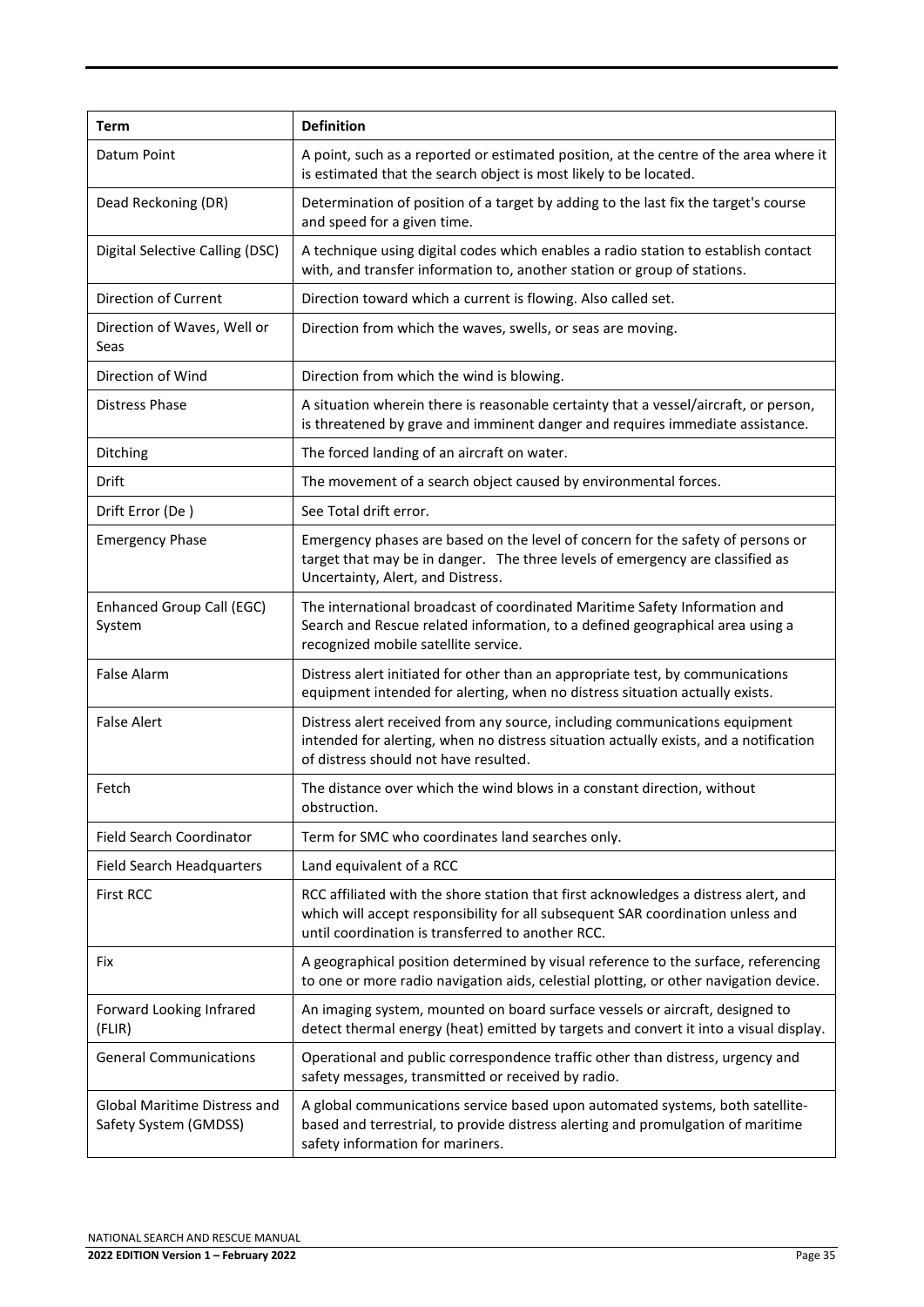| Term                                                                  | <b>Definition</b>                                                                                                                                                                                                                                                                                                                                                                                                                                                                                                                                                                                                 |
|-----------------------------------------------------------------------|-------------------------------------------------------------------------------------------------------------------------------------------------------------------------------------------------------------------------------------------------------------------------------------------------------------------------------------------------------------------------------------------------------------------------------------------------------------------------------------------------------------------------------------------------------------------------------------------------------------------|
| <b>Global Navigation Satellite</b><br>System (GNSS)                   | Worldwide position and time determination system that includes one or more<br>satellite constellations and receivers.                                                                                                                                                                                                                                                                                                                                                                                                                                                                                             |
| <b>Great Circle Route</b>                                             | The shortest course between two points on the surface of a sphere. It lies in a<br>plane that intersects the sphere's centre.                                                                                                                                                                                                                                                                                                                                                                                                                                                                                     |
| Ground Speed (GS)                                                     | The speed an aircraft is making relative to the earth's surface.                                                                                                                                                                                                                                                                                                                                                                                                                                                                                                                                                  |
| Heading                                                               | The horizontal direction in degrees magnetic in which a target is pointed.                                                                                                                                                                                                                                                                                                                                                                                                                                                                                                                                        |
| Hypothermia                                                           | Abnormal lowering of internal body temperature (heat loss) from exposure to cold<br>air, wind or water.                                                                                                                                                                                                                                                                                                                                                                                                                                                                                                           |
| Indicated Air Speed (IAS)                                             | The aircraft speed shown on the air speed indicator gauge. IAS corrected for<br>instrument error and atmospheric density equals true air speed.                                                                                                                                                                                                                                                                                                                                                                                                                                                                   |
| Initial Position Error (X)                                            | The estimated probable error of the initially reported position of a SAR incident.                                                                                                                                                                                                                                                                                                                                                                                                                                                                                                                                |
| Inmarsat Ltd                                                          | Formally the International Maritime Satellite Organisation                                                                                                                                                                                                                                                                                                                                                                                                                                                                                                                                                        |
| International Iridium<br>SafetyCast Service                           | The coordinated broadcast and automatic reception of Maritime Safety<br>Information and Search and Rescue related information via the Enhanced Group<br>Call system, using the English language.                                                                                                                                                                                                                                                                                                                                                                                                                  |
| <b>International Maritime</b><br>Satellite Organisation<br>(Inmarsat) | A system of geostationary satellites for worldwide mobile communications<br>services, and which support the Global Maritime Distress and Safety System and<br>other emergency communications systems.                                                                                                                                                                                                                                                                                                                                                                                                             |
| Instrument Flight Rules (IFR)                                         | Rules governing the procedures for conducting instrument flight. Also a term used<br>by pilots and controllers to indicate type of flight plan.                                                                                                                                                                                                                                                                                                                                                                                                                                                                   |
| Instrument Meteorological<br>Conditions (IMC)                         | Meteorological conditions expressed in terms of visibility, distance from cloud, and<br>ceiling less than the minima specified for visual meteorological conditions.                                                                                                                                                                                                                                                                                                                                                                                                                                              |
| Joint Rescue Coordination<br>Centre (JRCC)                            | A rescue coordination centre responsible for both aeronautical and maritime<br>search and rescue incidents.                                                                                                                                                                                                                                                                                                                                                                                                                                                                                                       |
| Knot (kt)                                                             | A unit of speed equal to one nautical mile per hour.                                                                                                                                                                                                                                                                                                                                                                                                                                                                                                                                                              |
| Last Known Position (LKP)                                             | The Last Known Position is a term used in search planning to indicate the last<br>known location of the person, marine craft or aircraft the target of a search and /or<br>rescue mission. It is also known by its acronym LKP. The LKP may be a boat ramp<br>where a small craft was launched, a reporting point or navigation aid where an<br>aircraft last reported its position or the location where it can be confirmed a<br>person was last sighted e.g., at the start of a walking track. The Last Known<br>Position differs from the other term used in marine search planning of Splash Point<br>or SP. |
| Leeway (LW)                                                           | The movement of a search object through water caused by winds blowing against<br>exposed surfaces.                                                                                                                                                                                                                                                                                                                                                                                                                                                                                                                |
| Land Earth Station (LES)                                              | Land Earth Station (Inmarsat) - synonymous with CES                                                                                                                                                                                                                                                                                                                                                                                                                                                                                                                                                               |
| Local User Terminal (LUT)                                             | An earth receiving station that receives beacon signals relayed by COSPAS-SARSAT<br>satellites, processes them to determine the location of the beacons, and forwards<br>the signals.                                                                                                                                                                                                                                                                                                                                                                                                                             |
| Maritime Safety Information<br>(MSI)                                  | Navigational and meteorological warnings, meteorological forecasts and other<br>urgent safety-related messages broadcast to ships.                                                                                                                                                                                                                                                                                                                                                                                                                                                                                |
| <b>MAYDAY</b>                                                         | The distress signal "MAYDAY" is used to indicate that a target or person is<br>threatened by grave and imminent danger and requires immediate assistance. It<br>has precedence over all other communications. The distress message is preceded                                                                                                                                                                                                                                                                                                                                                                    |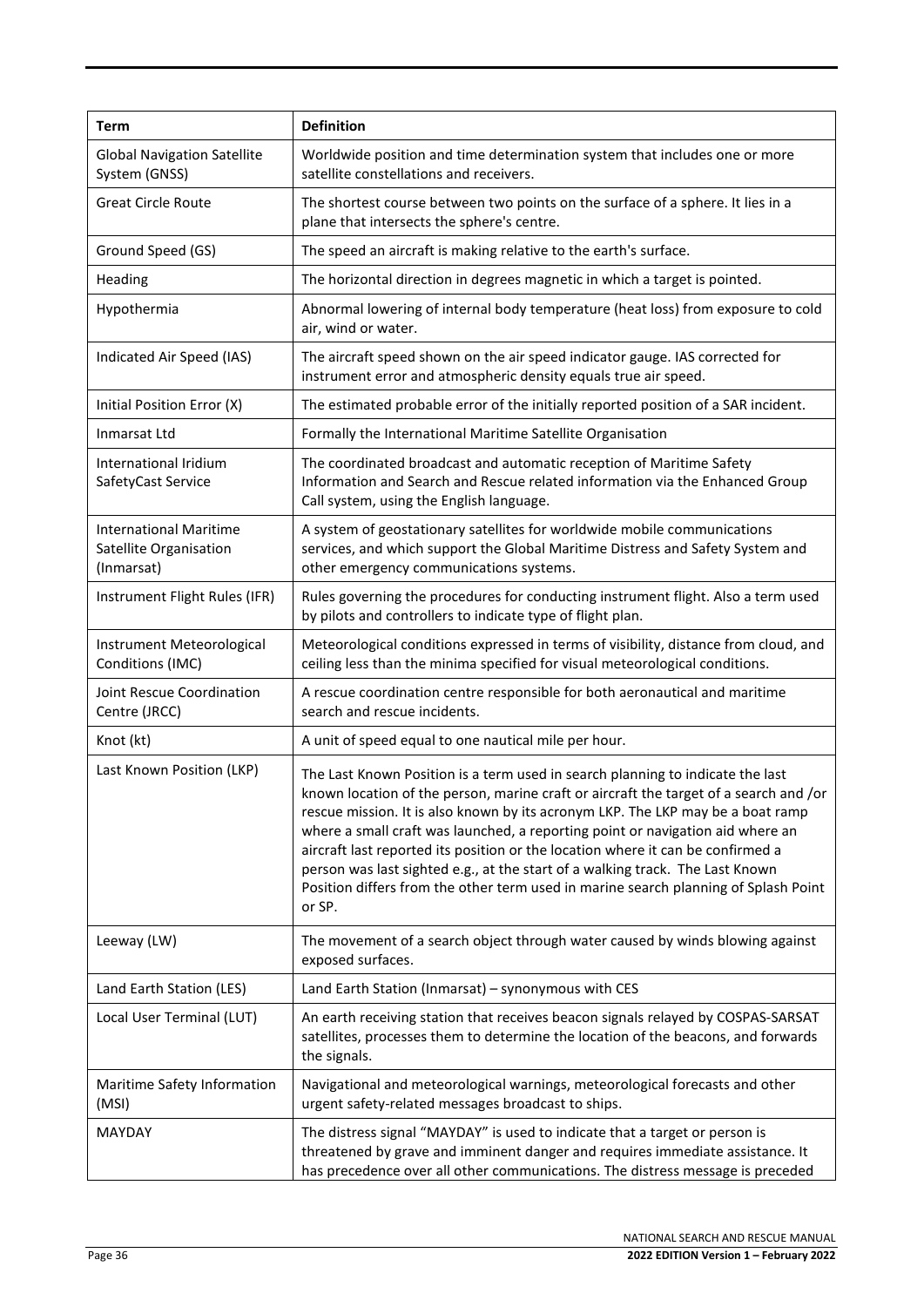| Term                                  | <b>Definition</b>                                                                                                                                                                                                                                                                                                                                                                                                                                                                                                                                            |
|---------------------------------------|--------------------------------------------------------------------------------------------------------------------------------------------------------------------------------------------------------------------------------------------------------------------------------------------------------------------------------------------------------------------------------------------------------------------------------------------------------------------------------------------------------------------------------------------------------------|
|                                       | by the word MAYDAY spoken three times. The word is pronounced 'Mayday' from<br>the French m'aider (help me). Any subsequent messages including self-<br>identification, position, nature of distress and other useful information, forms the<br>distress message.                                                                                                                                                                                                                                                                                            |
| <b>MEDEVAC</b>                        | Evacuation of a person for medical reasons.                                                                                                                                                                                                                                                                                                                                                                                                                                                                                                                  |
| <b>Meteorological Visibility</b>      | The maximum range at which a large object, such as landmasses or mountains, can<br>be seen. Also referred to as Meteorological Range.                                                                                                                                                                                                                                                                                                                                                                                                                        |
| Mission Control Centre (MCC)          | Part of the Cospas-Sarsat system that accepts alert messages from the local user<br>terminal(s) and other mission control centres to distribute to the appropriate<br>rescue coordination centres or other search and rescue points of contact.                                                                                                                                                                                                                                                                                                              |
| Narrow-Band Direct Printing<br>(NBDP) | Automated telegraphy, as used by the NAVTEX system and telex-over-radio.                                                                                                                                                                                                                                                                                                                                                                                                                                                                                     |
| <b>NAVAREA</b>                        | A geographical sea area established for the purpose of coordinating the broadcast<br>of navigational warnings. The term NAVAREA followed by a roman numeral may be<br>used to identify a particular geographical sea area.                                                                                                                                                                                                                                                                                                                                   |
| <b>NAVTEX</b>                         | Telegraphy system for transmission of maritime safety information, navigation and<br>meteorological warnings and urgent information to ships. NAVTEX is not provided<br>in Australia - see SafetyNet.                                                                                                                                                                                                                                                                                                                                                        |
| On-scene                              | The search area or the actual distress site.                                                                                                                                                                                                                                                                                                                                                                                                                                                                                                                 |
| On-scene Coordinator (OSC)            | A person designated to coordinate search and rescue operations within a specified<br>area                                                                                                                                                                                                                                                                                                                                                                                                                                                                    |
| <b>On-scene Endurance</b>             | The amount of time a facility may spend at the scene engaged in search and rescue<br>activities.                                                                                                                                                                                                                                                                                                                                                                                                                                                             |
| <b>Overall Coordination</b>           | The responsibility of the SAR authority to prosecute a SAR operation for a given<br>target in accordance with Volume 1, Chapter 1, section 1.2, Appendix B or the SAR<br>authority best placed to coordinate efforts of the response agencies that may<br>become involved in a SAR action.                                                                                                                                                                                                                                                                   |
| Overdue                               | A situation where a target has failed to arrive at its intended destination when<br>expected and remains missing.                                                                                                                                                                                                                                                                                                                                                                                                                                            |
| PAN-PAN                               | The international radiotelephony urgency signal. When repeated three times,<br>indicates uncertainty or alert, followed by nature of urgency. The urgency signal<br>"PAN PAN" is used to indicate that the calling station has a very urgent message to<br>transmit covering the safety of a ship, aircraft or person. It has precedence over all<br>other communications, except distress traffic. The urgency message is preceded by<br>the words 'PAN PAN' spoken three times. The words are pronounced 'Pan pan'<br>from the French panne (a breakdown). |
| Personal Locator Beacon<br>(PLB)      | Personal radio distress beacon for alerting and transmitting homing signals.                                                                                                                                                                                                                                                                                                                                                                                                                                                                                 |
| Pilot-in-command                      | The pilot responsible for the operation and safety of the aircraft during flight time.                                                                                                                                                                                                                                                                                                                                                                                                                                                                       |
| <b>Planning Stage</b>                 | A period during a SAR incident when an effective plan of operations is developed.                                                                                                                                                                                                                                                                                                                                                                                                                                                                            |
| Position                              | A geographical location normally expressed in degrees and minutes of latitude and<br>longitude.                                                                                                                                                                                                                                                                                                                                                                                                                                                              |
| Positioning                           | Process of determining a position that can serve as a geographical reference for<br>conducting a search.                                                                                                                                                                                                                                                                                                                                                                                                                                                     |
| Possibility Area                      | (1) The smallest area containing all possible survivor or search object locations.                                                                                                                                                                                                                                                                                                                                                                                                                                                                           |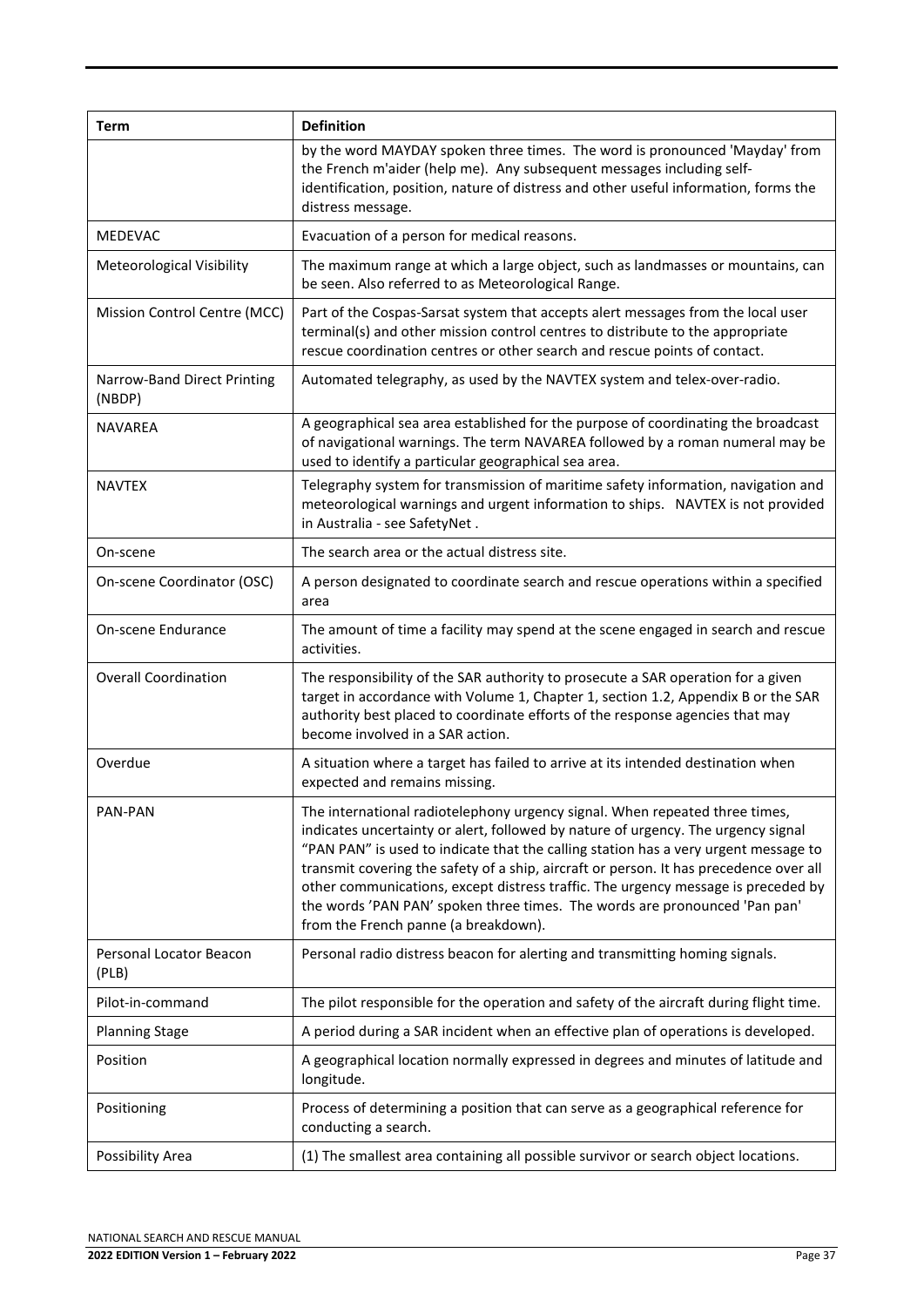| Term                                       | <b>Definition</b>                                                                                                                                                                                                                                                                                                                                                                                                                  |
|--------------------------------------------|------------------------------------------------------------------------------------------------------------------------------------------------------------------------------------------------------------------------------------------------------------------------------------------------------------------------------------------------------------------------------------------------------------------------------------|
|                                            | (2) For a scenario, the possibility area is the smallest area containing all possible<br>survivor or search object locations that are consistent with the facts and<br>assumptions used to form the scenario.                                                                                                                                                                                                                      |
| <b>Primary Swell</b>                       | The swell system having the greatest height from trough to crest.                                                                                                                                                                                                                                                                                                                                                                  |
| Probability Area                           | The area in which a missing target and/or survivors are most likely to be found<br>taking into account possible errors in the navigation of the missing target and of<br>the search craft.                                                                                                                                                                                                                                         |
| Probability of Detection<br>(POD)          | The probability of the search object being detected, assuming it was in the areas<br>that were searched. POD is a function of coverage factor, sensor, search conditions<br>and the accuracy with which the search facility navigates its assigned search<br>pattern. Measures sensor effectiveness under the prevailing search conditions.                                                                                        |
| Recognized Mobile Satellite<br>Service     | Any service which operates through a satellite system and is recognised by IMO for<br>use in the GMDSS.                                                                                                                                                                                                                                                                                                                            |
| Rescue                                     | An operation to retrieve persons in distress, provide for their initial medical or<br>other needs, and deliver them to a place of safety.                                                                                                                                                                                                                                                                                          |
| <b>Rescue Coordination Centre</b><br>(RCC) | The centre from which a SAR incident is controlled and coordinated. The Centre is<br>known by various terms such as the Rescue Coordination Centre, Major Incident<br>Room, Operations Room, Base Station or Field Search Headquarters. For the<br>purposes of this manual these centres will be known generically as the Rescue<br>Coordination Centre or RCC.                                                                    |
| Rhumb Line                                 | A line of constant bearing that cuts meridians at the same angle. It is a straight line<br>between two points on a Mercator projection chart.                                                                                                                                                                                                                                                                                      |
| SafetyNET                                  | Communications service provided via Inmarsat-C for promulgation of maritime<br>safety information, including shore-to-shop relays of distress alerts and<br>communications for search and rescue coordination.                                                                                                                                                                                                                     |
| <b>SAR Datum Buoy</b>                      | Droppable floating beacon used to determine actual sea current, or to serve as a<br>location reference.                                                                                                                                                                                                                                                                                                                            |
| Scenario                                   | A consistent set of known facts and assumptions describing what may have<br>happened to the survivors and/or target.                                                                                                                                                                                                                                                                                                               |
| Sea                                        | Condition of the surface resulting from waves and swells.                                                                                                                                                                                                                                                                                                                                                                          |
| Sea Current (SC)                           | The residual current when currents caused by tides and local winds are subtracted<br>from local current. It is the main, large-scale flow of ocean waters.                                                                                                                                                                                                                                                                         |
| Search                                     | An operation, normally coordinated by a rescue coordination centre, using<br>available personnel and facilities to locate persons in distress.                                                                                                                                                                                                                                                                                     |
| Search and Rescue Asset<br>(SRA)           | An aircraft, vessel of search team with equipment suitable for the expeditious<br>conduct of search and rescue operations.                                                                                                                                                                                                                                                                                                         |
| Search and Rescue Authority                | The authority within an Administration with overall responsibility for establishing<br>and providing SAR services and ensuring that planning for those services is properly<br>coordinated. The national SAR authority in Australia is the Australian Maritime<br>Safety Authority with each of the States and Territories Polices services and the<br>Department of Defence being the SAR Authorities within their jurisdictions. |
|                                            | In Australia, the SAR Authority takes on the roles of the SAR Coordinator as<br>described in the IAMSAR Manual.                                                                                                                                                                                                                                                                                                                    |
| Search Action Plan                         | Message, normally developed by the SMC, for passing instructions to SAR facilities<br>and agencies participating in a SAR mission.                                                                                                                                                                                                                                                                                                 |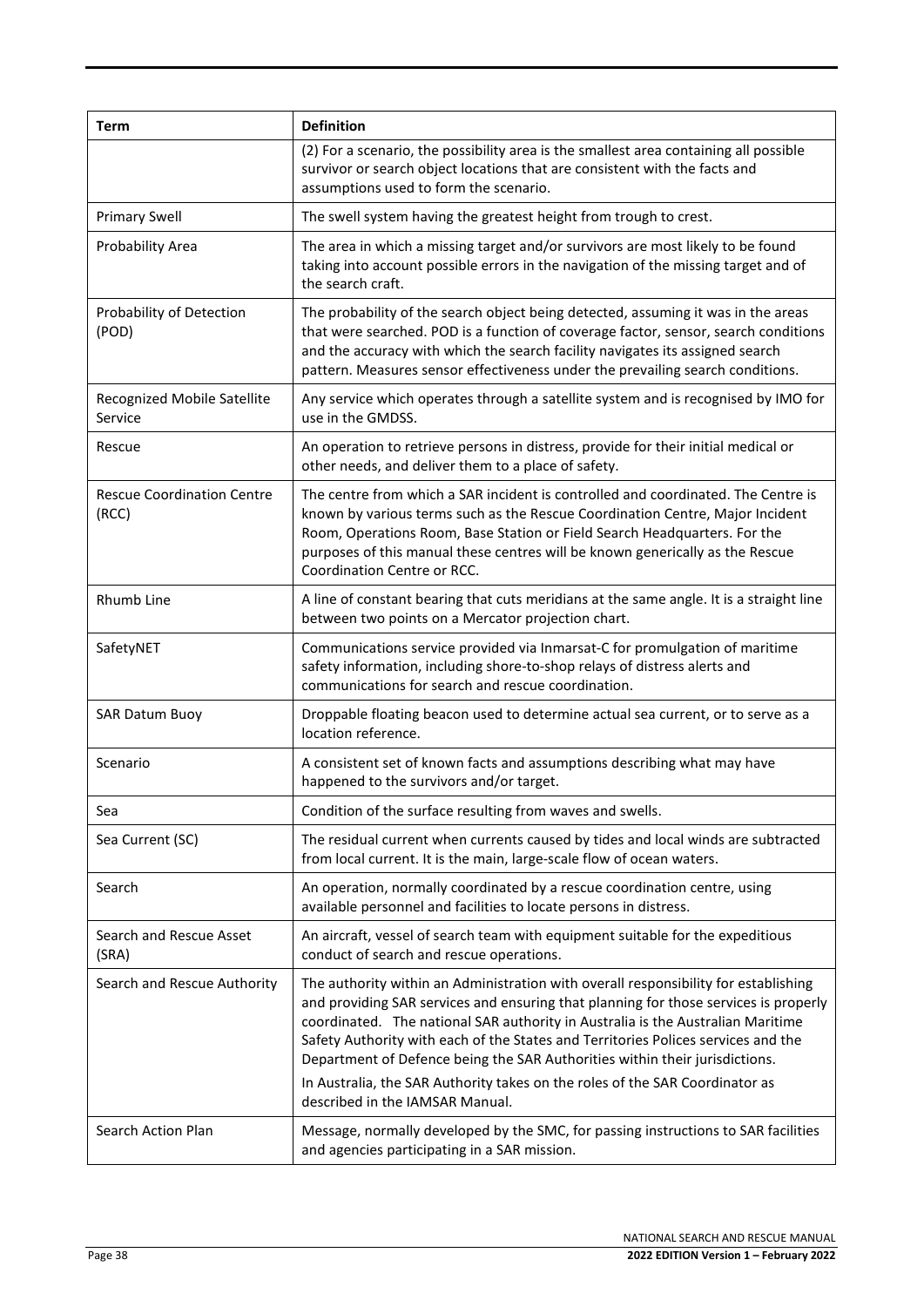| Term                                                | <b>Definition</b>                                                                                                                                                                                                                                                                                                                                                    |
|-----------------------------------------------------|----------------------------------------------------------------------------------------------------------------------------------------------------------------------------------------------------------------------------------------------------------------------------------------------------------------------------------------------------------------------|
| Search and Rescue Briefing<br>Officer               | An officer appointed, usually by the SMC, to brief departing SAR facilities and<br>debrief returning SAR facilities.                                                                                                                                                                                                                                                 |
| Search and Rescue Case                              | Any potential or actual distress about which a facility opens a documentary file,<br>whether or not SAR resources are dispatched.                                                                                                                                                                                                                                    |
| Search and Rescue<br>Coordinating<br>Communications | Communications necessary for the coordination of facilities participating in a<br>search and rescue operation.                                                                                                                                                                                                                                                       |
| Search and Rescue Facility                          | Any mobile resource, including designated search and rescue units, used to<br>conduct search and rescue operations.<br>The terms unit and asset maybe interchangeable with facility.                                                                                                                                                                                 |
| Search and Rescue Incident                          | Any situation requiring notification and alerting of the SAR system and which may<br>require SAR operations.                                                                                                                                                                                                                                                         |
| Search and Rescue Liaison<br>Officer                | An officer assigned to promote coordination during a SAR mission.                                                                                                                                                                                                                                                                                                    |
| Search and Rescue Mission<br>Coordinator (SMC)      | The suitably trained or qualified official temporarily assigned to coordinate a<br>response to an actual or apparent distress situation. In Australia, the acronym<br>SARMC is also used in some jurisdictions. Throughout this manual, the terms SMC<br>and SARMC are synonymous. Some jurisdictions also use the term A/SARMC to<br>describe the SMC's assistants. |
| Search and Rescue Plan                              | A general term used to describe documents which exist at all levels of the national<br>and international search and rescue structure to describe goals, arrangements, and<br>procedures which support the provision of search and rescue services.                                                                                                                   |
| Search and Rescue Point of<br>Contact (SPOC)        | Rescue coordination centres and other established and recognised national points<br>of contact that can accept responsibility to receive COSPAS-SARSAT alert data to<br>enable the rescue of persons in distress.                                                                                                                                                    |
| Search and Rescue Region<br>(SRR)                   | An area of defined dimensions, associated with the national rescue coordination<br>centre (JRCC Australia), within which search and rescue services are provided.                                                                                                                                                                                                    |
| Search and Rescue Service                           | The performance of distress monitoring, communication, coordination and search<br>and rescue functions, including provision of medical advice, initial medical<br>assistance, or medical evacuation, through the use of public and private resources,<br>including cooperating aircraft, vessels and other craft and installations.                                  |
| Search and Rescue Stage                             | Typical steps in the orderly progression of SAR missions. These are normally<br>Awareness, Initial Action, Planning, Operations, and Mission Conclusion.                                                                                                                                                                                                             |
| Search Area                                         | The area determined by the search planner to be searched. This area may be sub-<br>divided into search sub-areas for the purpose of assigning specific responsibilities<br>to the available search facilities.                                                                                                                                                       |
| Search Endurance (T)                                | The amount of "productive" search time available at the scene also known as<br>Available Search Hours (ASH).<br>This figure is usually taken to be 85% of the on-scene endurance, leaving a 15%<br>allowance for investigating sightings and navigating turns at the ends of search<br>legs.                                                                         |
| Search Facility Position Error<br>(Y)               | Probable error in a search target's position, based on its navigational capabilities.                                                                                                                                                                                                                                                                                |
| Search Object                                       | A ship, aircraft, or other target missing or in distress or survivors or related search<br>objects or evidence for which a search is being conducted.                                                                                                                                                                                                                |
| Search Pattern                                      | A procedure assigned to an SRA for searching a specified area.                                                                                                                                                                                                                                                                                                       |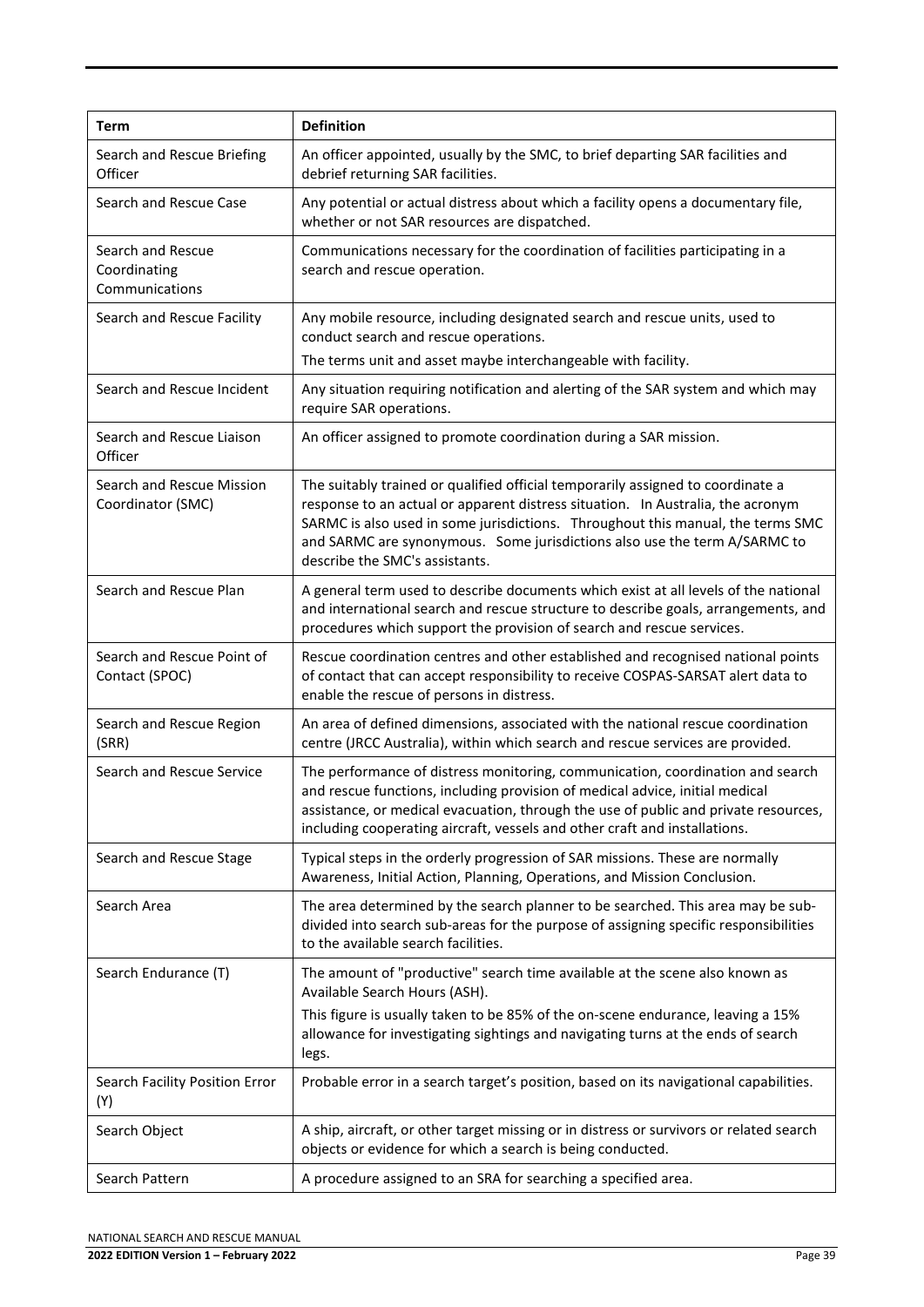| Term                              | <b>Definition</b>                                                                                                                                                                                                                                                                                                                                                                           |
|-----------------------------------|---------------------------------------------------------------------------------------------------------------------------------------------------------------------------------------------------------------------------------------------------------------------------------------------------------------------------------------------------------------------------------------------|
| Search Radius                     | The actual search radius used to plan the search and to assign search facilities. It is<br>usually based on adjustments to the optimal search radius that are needed for<br>operational reasons.                                                                                                                                                                                            |
| Secondary Swells                  | Swell systems of less height than the primary swell.                                                                                                                                                                                                                                                                                                                                        |
| <b>SECURITE</b>                   | The safety signal 'SECURITÉ' indicates that the station is about to transmit a<br>message concerning the safety of navigation or providing an important<br>meteorological warning. The safety message is preceded by the word "SECURITE"<br>spoken three times. The word is pronounced 'See-cure-e-tay' from the French<br>sécurité.                                                        |
| <b>SEND</b>                       | SEND Satellite Emergency Notification Device. Mobile, personal distress alerting<br>device that functions outside the COSPAS-SARSAT System (for example SPOT,<br>Thuraya SatSleeve). SENDs use different satellite communication constellations eg.<br>Iridium, Global star or Thuraya. Distress alert messages are received by the IERCC<br>in Houston and relayed to the RCC as required. |
| Sensors                           | Human senses (sight, hearing, touch, etc.), those of specially trained animals (such<br>as dogs), or electronic devices used to detect the object of a search.                                                                                                                                                                                                                              |
| Set                               | Direction towards which a current flows                                                                                                                                                                                                                                                                                                                                                     |
| <b>Situation Report (SITREP)</b>  | Reports, from the OSC to the SMC or the SMC to interested agencies, to keep them<br>informed of on-scene conditions and mission progress.                                                                                                                                                                                                                                                   |
| Splash Point                      | A term used in maritime search planning to indicate a known point of distress. Also<br>referred to by its acronym SP.                                                                                                                                                                                                                                                                       |
| SOS                               | Internationally recognised signal of distress, made by any method of signalling.                                                                                                                                                                                                                                                                                                            |
| Surface Drift                     | Vector sum of total water current and leeway. Sometimes called Total Drift.                                                                                                                                                                                                                                                                                                                 |
| Surface Picture (SURPIC)          | A list or graphic display from a ship reporting system of information about vessels<br>in the vicinity of a distress situation that may be called upon to render assistance.                                                                                                                                                                                                                |
| <b>Surface Position</b>           | The position of the search object on the earth's surface at the time of initial<br>distress, or its first contact with the earth's surface.                                                                                                                                                                                                                                                 |
| Sweep Width (W)                   | A measure of the effectiveness with which a particular sensor can detect a<br>particular object under specific environmental conditions.                                                                                                                                                                                                                                                    |
| Swell                             | Condition of the surface caused by a distant wind system. The individual swell<br>appears to be regular and smooth with considerable distance between rounded<br>crests.                                                                                                                                                                                                                    |
| <b>Swell Direction</b>            | The direction from which a swell is moving. The direction toward which a swell is<br>moving is called the down swell direction.                                                                                                                                                                                                                                                             |
| <b>Swell Face</b>                 | The side of the swell toward the observer. The backside is the side away from the<br>observer. These definitions apply regardless of the direction of swell movement.                                                                                                                                                                                                                       |
| Swell Velocity                    | Velocity with which the swells advance with relation to a fixed reference point,<br>measured in knots.                                                                                                                                                                                                                                                                                      |
| Time of Closest Approach<br>(TCA) | Time during a satellite pass when the satellite is closest to a signal source.                                                                                                                                                                                                                                                                                                              |
| Total Drift Error (De)            | Sum of the individual drift errors from the time of the incident until datum. Used<br>when determining Total Probable Error (E).                                                                                                                                                                                                                                                            |
| Total Probable Error (E)          | The estimated error in the datum position. It is the square root of the sum of the<br>squares of the total drift error, initial position error, and search facility position<br>error.                                                                                                                                                                                                      |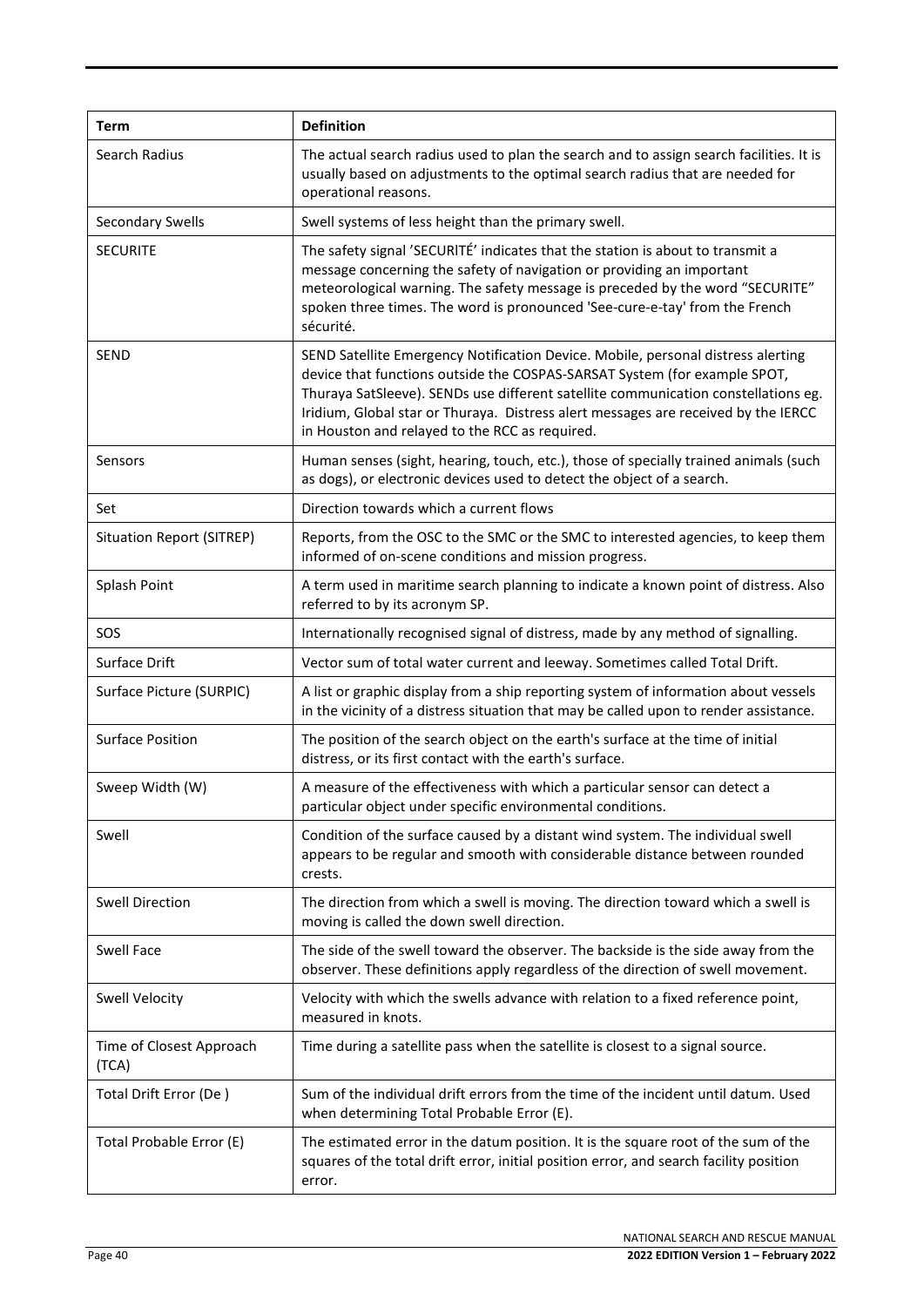| <b>Term</b>                               | <b>Definition</b>                                                                                                                                                        |
|-------------------------------------------|--------------------------------------------------------------------------------------------------------------------------------------------------------------------------|
| <b>Total Water Current (TWC)</b>          | The vector sum of currents affecting search objects.                                                                                                                     |
| Track Spacing (S)                         | The distance between adjacent parallel search tracks.                                                                                                                    |
| Triage                                    | The process of sorting survivors according to medical condition and assigning them<br>priorities for emergency care, treatment, and evacuation.                          |
| True Air Speed (TAS)                      | The speed an aircraft is travelling through the air mass. TAS corrected for wind<br>equals ground speed.                                                                 |
| <b>Uncertainty Phase</b>                  | A situation wherein uncertainty exists as to the safety of an aircraft or a marine<br>vessel, and of the persons on board.                                               |
| Unreported                                | A situation where a target has failed to report its location or status when expected<br>and remains missing.                                                             |
| Vector                                    | A graphic representation of a physical quantity or measurement, such as wind<br>velocity, having both magnitude and direction.                                           |
| Visual Flight Rules (VFR)                 | Rules governing procedures for conducting flight under visual meteorological<br>conditions. In addition, used by pilots and controllers to indicate type of flight plan. |
| Visual Meteorological<br>Conditions (VMC) | Meteorological conditions expressed in terms of visibility, distance from cloud, and<br>ceiling equal to or better than specified minima.                                |
| Wave (or Chop)                            | The condition of the surface caused by local wind and characterised by irregularity,<br>short distance between crests, whitecaps, and breaking motion.                   |
| <b>Wind-Corrected Heading</b>             | The actual heading an aircraft is required to fly to make good an intended course.                                                                                       |
| Wind Current (WC)                         | The water current generated by wind acting upon the surface of water over a<br>period of time.                                                                           |